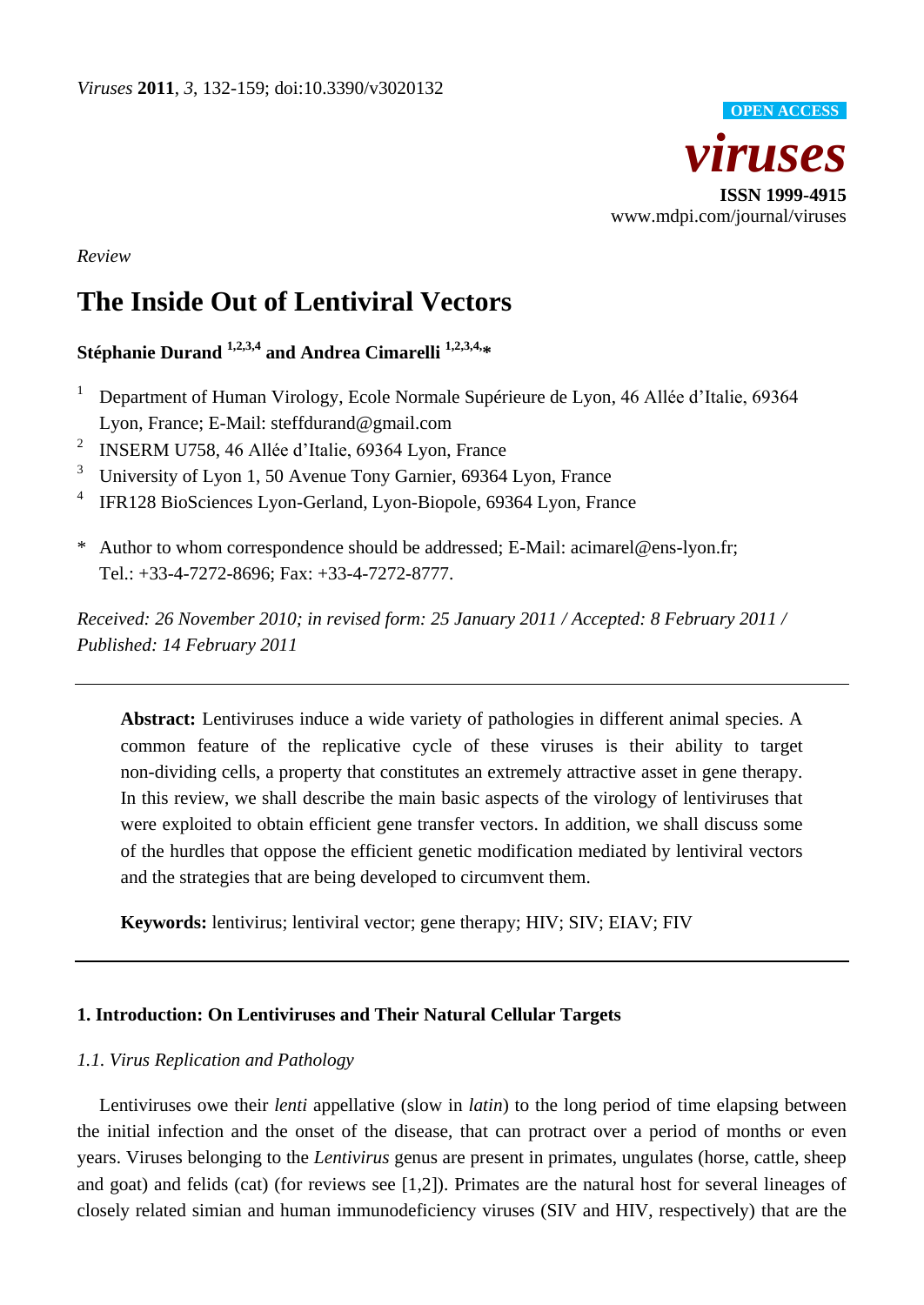etiologic agents of the acquired immunodeficiency syndrome (AIDS) [3–5]. In monkeys, SIVs are divided in five lineages according to their host species: sooty mangabey, SM; african green monkey, AGM; chimpanzee, CPZ; mandrill, MND; syke, SYK. Transmission of these simian viruses to humans gave raise to two genetically distinct viruses: HIV-1, closely related to  $\text{SIV}_{\text{CPZ}}$  and HIV-2, closely related to  $SIV<sub>SM</sub>$ . Both HIV-1 and HIV-2 cause AIDS. However, while HIV-1 induces a rapid syndrome in the absence of anti viral treatment and is responsible for AIDS worldwide, HIV-2 infected individuals develop AIDS with substantially slower kinetics and its distribution is essentially restricted to West Africa [6–8]. Interestingly, SIVs are capable of developing a peaceful relationship with their host, since SIV infection is non-pathogenic in the natural host. However, the infection becomes pathogenic when transmitted to a different species, as is the case in experimental infections of monkeys, or as has been the case in humans (a number of recent reviews illustrate these aspects in detail, [9–13]. Among ungulates, sheep is the natural host for the Visna/maedi virus (VMV), goats for the caprine arthritis-encephalitis virus (CAEV), cattle for the bovine immunodeficiency virus (BIV), and horses for the equine infectious anemia virus (EIAV) [2]. Finally, domestic and wild cats are infected with the feline immunodeficiency virus (FIV) that induces an AIDS-like syndrome [14].

Historically, the first description of a lentiviral induced disease came from the observation of a slowly progressive disorder in the sheep flocks present in Iceland during the 1950s. This disease was a severe form of pneumo-encephalopathy that gave its name at its causal virus (paralysis and wasting, *i.e.*, *visna* and labored breathing, known as *maedi*, in Icelandic) [15,16]. Despite the variety of pathologies they induce, lentiviral infections share several common features. *De novo* infection is characterized by an acute phase of viral replication that is transitory and that rapidly progresses into a chronic period. This long chronic phase in which viral replication is substantially diminished characterizes the pathogenesis induced by most lentiviruses, from the severe immunodeficiency caused by primate and feline immunodeficiency viruses, to the synovitis in CAEV-infected goats or to the severe pneumo-encephalopathy observed in VMV-infected sheep. During this period, lentiviruses continue to replicate and gradually subvert, as is the case of primate immunodeficiency viruses, host defenses. After this chronic phase the disease becomes manifest. Not all lentiviruses are associated to a disease, as is the case for BIV which causes only mild symptoms in infected cattle (namely lymphocytosis), although more pathogenic strains of BIV have recently been isolated [17,18]. Besides a certain number of exceptions to this general description do exist. For example, lentiviral infection can rapidly lead to the onset of the disease, as observed in HIV-1-infected newborns, or in CAEV-infected kid goats. In the case of EIAV infection, the chronic phase is not established after the initial infection, but rather after the disease. Indeed, infected animals develop anemia quite rapidly after infection and subsequently enter a relatively asymptomatic chronic state. This state is interrupted by cycles of peak viremia and disease that protracts during the entire life span of the animal [2].

#### *1.2. Myeloid Cells as a Preferential Target for Lentiviruses*

Myeloid cells include a large panel of cell types with specialized functions. Blood monocytes are precursors that leave the circulation in response to tissue damage or infection and enter tissues where they differentiate into macrophages or dendritic cells (DCs). These are professional antigen presenting cells (APCs) that play a central role in the orchestration of host immune responses [19–22]. Following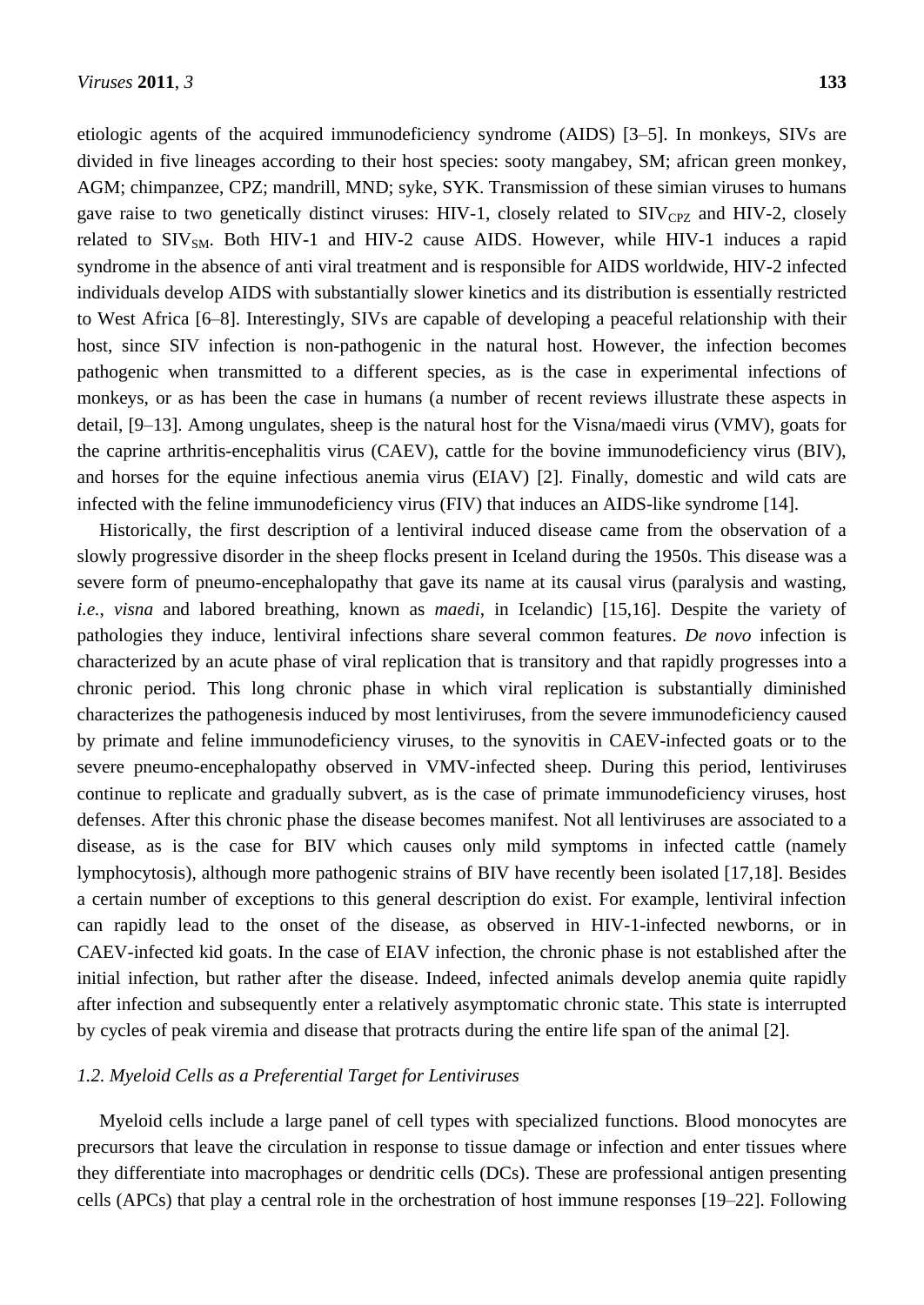a similar migratory pattern, monocytes are also able to cross the blood-brain barrier before differentiating into microglia cells in the central nervous system. Overall, these cell types are not homogeneous, but are constituted by highly heterogeneous cell subtypes performing specific functions. For example, at least two sets of monocytes co-exist in the blood: CD16<sup>-</sup>CD14<sup>+</sup> cells, the most abundant monocyte population in the blood and CD16<sup>+</sup>CD14<sup>+</sup> cells, a minor monocyte population with a more activated phenotype (about 1 to 5% of circulating monocytes) [23–26]. The presence of distinct cell subtypes is common not only to monocytes, but also macrophages and DCs. To add to the extreme complexity of cells of the myeloid lineage, these cells have the ability to polarize in response to the surrounding environment (for example into M1 or M2 macrophages) and to exert distinct functions [22]. A more extended introduction on the plasticity of myeloid cells would fall beyond the scope of this review and the reader is referred to other reviews that have covered these aspects [22,26,27].

Despite the fact that lentiviruses infect different cell types, all seem to share an exquisite ability to target cells of the myeloid lineage *in vivo* (as for VMV, CAEV, HIV, SIV and FIV) [28–35]. In the case of EIAV the tropism for monocyte-macrophages is extreme, because these cells seem to be the only ones infected (including Kupffer cells that are macrophage-like cells in the liver) [36]. In the case of HIV, the virus is primarily transmitted as a CCR5-tropic virus, a co-receptor present on cells of the myeloid lineage in addition to gut-associated lymphocytes [37–40]. To strengthen this point, it is interesting to note that lentiviral infection causes a variety of neurological disorders that result from viral replication in the central nervous system (CNS) [41–43]. Given that monocytes are the sole cell type that under normal conditions is able to traverse the blood-brain barrier, it is clear that the virus must use these cells to gain access to this privileged site.

The relationship established between myeloid cells and lentiviruses is multifaceted. For example, EIAV and VMV integrate as proviruses into circulating monocytes, however their genome is not expressed until these cells differentiate into macrophages, a phenomenon called post-integration silencing [44–48]. Instead, HIV-1 delays integration for days after entry in non-stimulated monocytes, thus achieving pre-integrative silencing [49–53]. Albeit different, these silencing strategies may allow the virus to remain under cover within monocytes thus minimizing their exposure to the immune system. Afterward when monocytes enter the tissues and become activated, the virus is able to exit this covert phase and resumes its replication cycle [44,52,54]. This mode of action offers a double advantage to the virus: to profit from the migratory behavior of monocytes to reach sites in which viral spread can occur, as the lymph nodes or the CNS; to be present within the very cells that ought to instruct antiviral responses. The consequence of the latter is the possibility for the virus to modify the behavior of these antigen presenting cells and thus to influence antiviral immune responses.

These considerations are not meant to diminish the importance that the infection of other cell types has in the pathogenesis caused by the different lentiviruses, but is meant to suggest that these viruses may have evolved certain common features that allow them to target myeloid cells. In light of their multiple roles, these cells are of interest for a wide variety of applications that range from anti-cancer strategies, to vaccination and antiviral immunity [55,56]. From a virological point of view, these cells are non-dividing cells and this implies that the viral genome must traverse an intact nuclear membrane to access the cellular genome. Among retroviruses, lentiviruses have evolved the most efficient machinery to achieve this goal, a property that is highly valuable in gene therapy.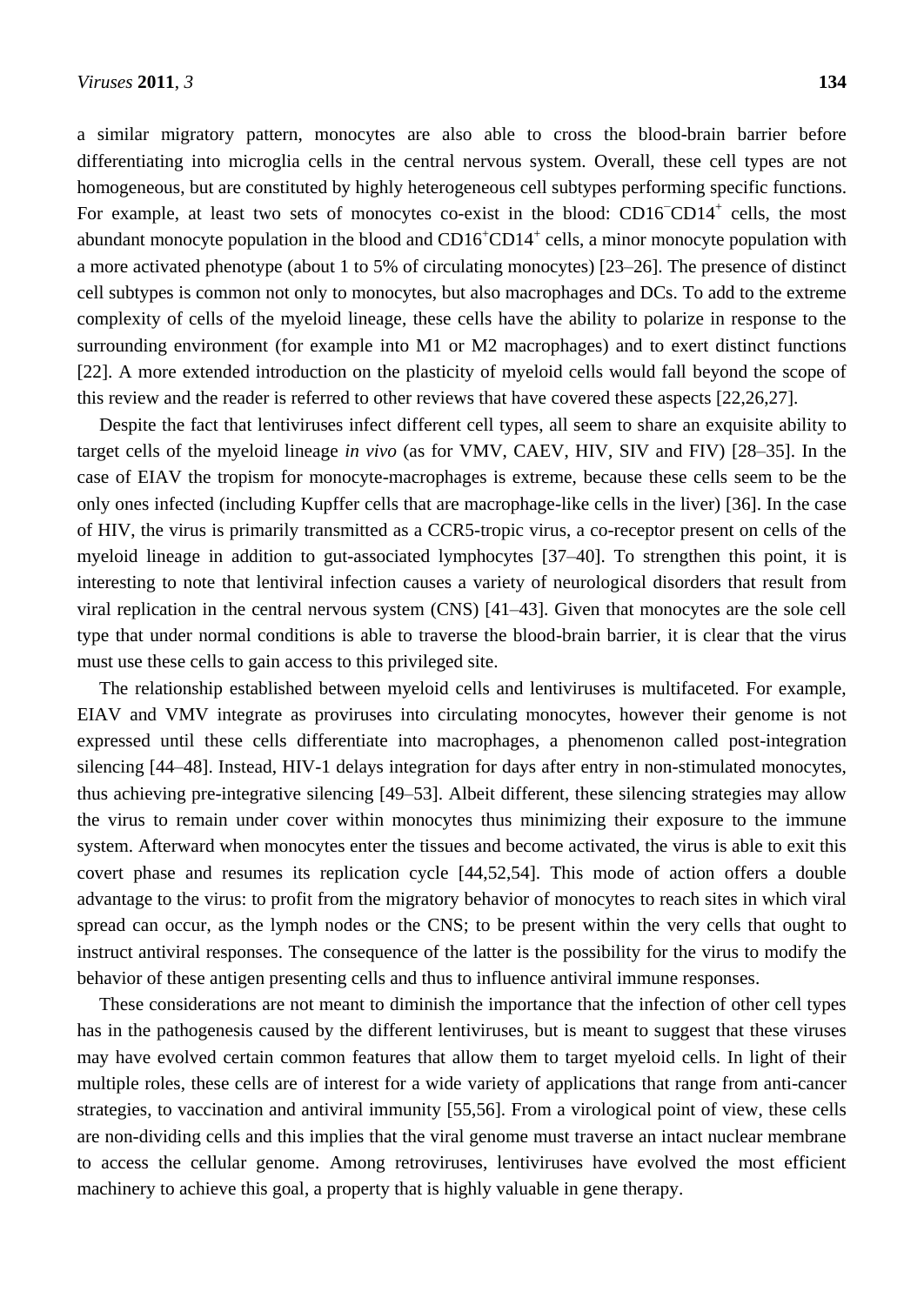#### **2. Basic Aspects of Virology Applied to Lentivectors**

#### *2.1. An Introduction to the Early Phases of the Viral Life Cycle*

The viral life cycle can be divided into two main phases: one in which the viral genome is transferred into the host cell and one in which this genome is expressed and viral propagation assured. The main interest of viral vectors for gene therapy purposes lays in the first, collectively referred to as the early steps of the viral life cycle. This process can be defined as gene transduction (in gene therapy) or single cycle infection (in virology) and both terms will be used here. In the case of retroviruses, the infection starts with the engagement of a specific cellular receptor by the viral envelope and culminates in the integration of the neo-synthesized full length viral DNA into the host cell genome. The cellular receptor-viral Env engagement triggers the fusion between the plasma cell and the particle membranes and results in the release of a viral nucleoprotein complex (VNC) composed of the viral genome associated to viral and cellular proteins in the cytoplasm of target cells. The exact composition of VNCs has proven particularly difficult to establish due to different reasons. These structures are labile and change over time as they accommodate the conversion of the viral genome from an RNA to a double stranded DNA molecule. In addition, for reasons that are currently unknown, a large proportion of VNCs present during infection is non-functional and this complicates the analysis of the composition of truly infectious VNCs. Nonetheless, a number of notions as to their composition and trafficking have been gathered and will be discussed below. If this rather general description applies to all retroviruses, the infection of non-dividing cells requires the viral genome to traverse the nuclear membrane to access the host genome. This step, key for gene therapy purposes in non-dividing cells, is termed nuclear import.

#### *2.2. An Efficient Nuclear Import, the Distinctive Feature of Lentiviruses*

The nuclear membrane constantly regulates exchanges between the cytoplasm and the nucleus, apart from a brief period in which it is removed during mitosis. These exchanges depend on the nuclear pore, a multiprotein structure that allows free exchanges of small molecules, but that selectively controls the transport of molecules of a molecular weight superior to 40 kDa [57]. Proteins localized in the nucleus possess a nuclear localization signal (NLS) by virtue of which they are recognized by karyopherins, or importins, that are the cellular cytoplasm-nucleus transporters. In humans, karyopherins are divided in two families comprising multiple members (6 and 20 for karyopherins α and β, respectively). The NLS is recognized either directly by karyopherin β or via the karyopherin α adaptor that associates to karyopherin β. The cargo-karyopherin complex is transported through the nuclear pore into the nucleus via interactions with several of its constituents, the nucleoporins. The asymmetric distribution of the GTP/GDP bound forms of the Ras-related nuclear protein, the Ran GTPase, is responsible for the directionality of this transport toward the nucleus. The GTP-bound form of Ran (RanGTP) is primarily found in the nucleus, where it binds to the imported complex dissociating the karyopherin from its cargo. The karyopherin-RanGTP complex shuttles back into the cytoplasm, where it dissociates upon hydrolysis of GTP to GDP. RanGDP is then transported back to the nucleus by a specific transporter, the nuclear transport factor 2 (NTF2), so that the cycle can start anew. These movements are possible because of the high and low affinities that Ran displays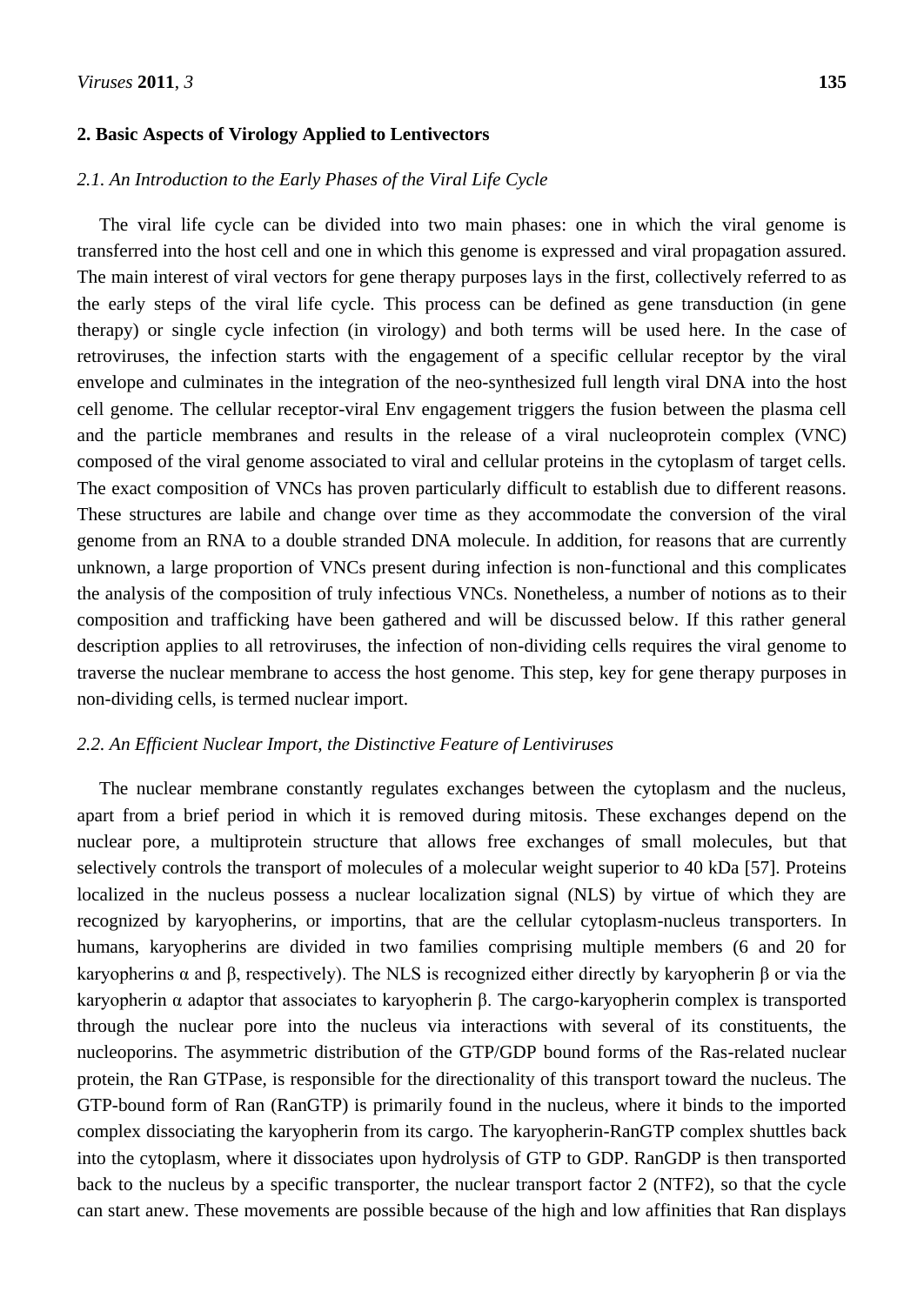for karyopherins in its GTP- or GDP-bound state, respectively. The directionality of the transport relies also on a Ran gradient that is maintained by the Ran guanine exchange factor (RanGEF, that charges Ran with GTP in the nucleus) and by the Ran GTPase activating protein (RanGAP, that mediates the hydrolysis of GTP in GDP in the cytoplasm).

For the purposes of viral infection, the nuclear membrane is an additional obstacle that can be bypassed either by taking advantage of its natural removal during cell division, or by traversing the nuclear pores. Intuitively, the latter is the only possibility available in non-dividing cells. The relationship between retroviruses and nuclear membrane remains surrounded by a number of questions. For example, although *simple* retroviruses are impaired in the transduction of growth-arrested cells, there is no proof that they truly access the nucleus in that short window of time during which the nuclear membrane is absent in dividing cells. Similarly, although lentiviruses must traverse the nuclear pore during the infection of non-dividing cells, it remains unclear whether this step is optional or obligatory during the infection of dividing cells.

Aside from these considerations and despite the fact that other retroviruses are able to accomplish infection of non-dividing cells [58–61], lentiviruses certainly appear the most efficient ones to carry out nuclear import. In light of their exquisite tropism for non-dividing myeloid cells, it is tempting to speculate that they have perfected this property through evolution.

Over the years, a number of studies attempted to identify determinants of nuclear import and, as most of the work has been focused on HIV-1, we shall use this virus as a paradigm for other lentiviruses. The literature on the subject is vast, and has often been contradictory due to the heterogeneity of the experimental systems used and to the relative complexity of nuclear import (for reviews, see [57,62–64]). However, a certain consensus is now apparent, as we will discuss below.

Historically, potential factors that mediate nuclear import were sought among components of VNCs. Among them, the search was directed at nucleophilic elements specific to lentiviruses. A number of proteins met these criteria, namely Matrix (MA), Integrase (IN) and Vpr. The first two are structural components of viral particles and are conserved among retroviruses. However, NLSs seem present uniquely in lentiviral MA and IN proteins. Instead, Vpr is a non-structural viral protein incorporated into particles and is coded solely by primate lentiviruses. Despite the fact that these proteins localized to the nucleus, their role during nuclear import turned out to be negligible, as most defects observed upon their mutagenesis were due to pleiotropic effects, rather than to an effect on nuclear import *per se* (compare the above mentioned reviews with older reviews on the subject, [65–67]. Retrospectively, failure to reveal a major role in nuclear import for these proteins was just as possible as the contrary would have been. Indeed, even if a protein is nuclear when expressed outside its context, it may not be so when part of a higher order molecular complex (such as the VNC). This may be due to different reasons, given that a particular protein may be present in limited amounts in the complex to drive it into the nucleus, or else it may not be exposed to physically associate to components of the nucleo-cytoplasmic transport machinery. Following a similar rationale, early studies focused on a particular sequence present almost exclusively in the genome of lentiviruses, named the central polypurine tract-central termination sequence (cPPT-CTS) [68]. The cPPT sequence is present roughly in the middle of the viral genome and, similar to the polypurine tract present at the 3' of the viral genome, it resists RNaseH-mediated degradation and acts as an internal primer for viral DNA synthesis. The CTS is located downstream of the cPPT and is the site at which plus strand viral DNA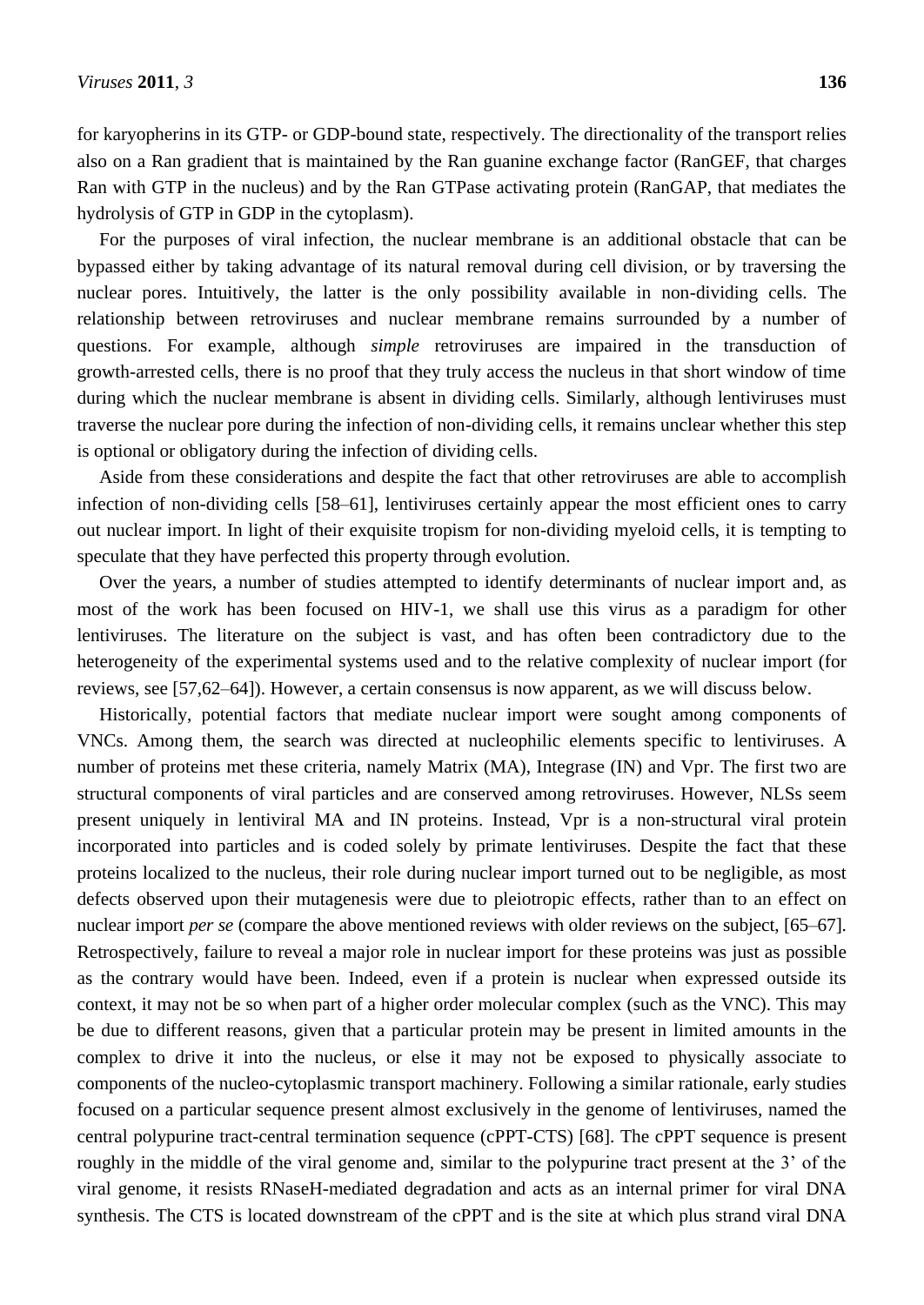synthesis terminates. Presence of the cPPT-CTS determines a discontinuity in the plus strand of completed viral DNA that yields a triple helix structure, a DNA flap, that is later resolved in an integrated provirus. Although a central discontinuity region has been evidenced in the genome of primate foamy viruses [69] and in yeast retrotransposons [70], it is unclear whether this region yields to the formation of a DNA flap and whether it acts similarly to the one present in lentiviruses [71]. In lentiviral vectors, presence of the cPPT-CTS exerts a positive effect on viral infectivity on most cells [72–74]. Although initial studies conferred a prime role to this structure in nuclear import [74], the first generation of lentiviral vectors was devoid of cPPT-CTS and was still capable of transducing non-dividing cells [75]. This and other studies tempered the enthusiasm over the role of the cPPT-CTS in nuclear import, implying that although it could contribute to the process, it was not its major determinant [76–79]. More recent data indicate a simpler role for the cPPT-CTS in promoting faster kinetics of reverse transcription [80]. This hypothesis is captivating, as lentiviral infection occurs in cells of low metabolism in which this process can be extremely long (such as myeloid cells). Thus, it is intriguing to speculate that this sequence may have evolved specifically in lentiviruses to maximize the speed at which reverse transcription is completed. In turn, fast completion of viral DNA synthesis may exert a protective effect on the viral genome for example by promoting its faster nuclear import, as suggested in [77,78], by contributing to structural rearrangements of VNCs or, more generally, by protecting it from cytoplasmic sensors that recognize RNA or single stranded DNA. In this respect, the cPPT-CTS has been recently shown to contribute to the protection of HIV-1 from members of the apolipoprotein B editing catalytic polypeptide 3 family (APOBEC3s), cytidine deaminases with marked antiviral activity [81–83]. These proteins are incorporated into virion particles where they deaminate single stranded viral DNA intermediates. Although APOBEC3s incorporation is countered by the viral protein Vif, residual molecules may escape Vif, especially in cells in which APOBEC3 members are expressed at high levels. In this case, the cPPT-CTS element minimizes the time of exposure of single stranded DNA, thus providing an additional level of protection against APOBEC3 proteins [81]. More generally, we do believe that the cPPT-CTS may exert a protective effect beyond APOBEC3s, because the advantage of lentiviral vectors bearing this sequence is manifest also in the absence of APOBEC3 proteins. We believe it likely that by promoting faster kinetics of reverse transcription, the cPPT-CTS may indirectly protect the viral genome from multiple attacks brought by deaminases, but also by other endonucleases and yet unidentified cellular factors.

If the above-mentioned viral elements contribute marginally to nuclear import, what are its true viral determinants? An important difference between the composition of VNCs obtained after lentiviral and gammaretroviral infection is their content in Capsid protein (CA). CA is the main structural component of viral cores within viral particles, but as soon as the virus accesses the cytoplasm of target cells, CA is progressively shed from VNCs. In the case of lentiviruses which are more apt for nuclear import than gammaretroviruses, this loss is more pronounced [84–88]. Is this difference important for nuclear import? A role for CA in nuclear import is suggested by several findings: the existence of specific CA mutants that behave differently in cycling *versus* non-dividing cells, as well as the nuclear import defect of HIV chimeric viruses bearing gammaretroviral CA [89–93]. At present, a number of questions surround the role of CA in nuclear import. In particular, if CA associates with specific cellular transporters to reach the nucleus, why would loss of CA from viral cores be beneficial for this transport? On the other hand, if shedding of CA from the VNCs uncovers other signals that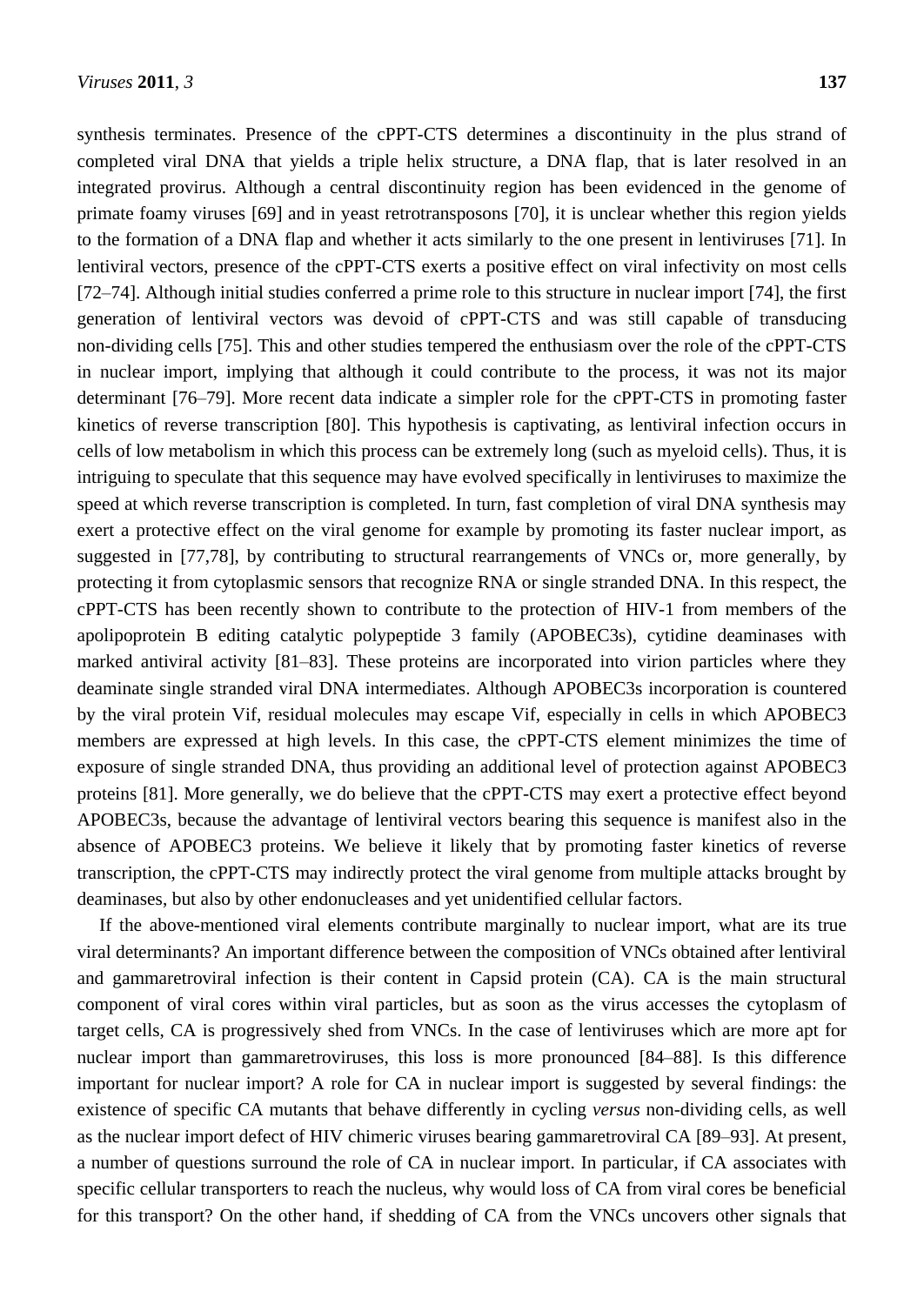mediate nuclear entry, which is the nature of these signals given that most of the components of VNCs have been found to play only a marginal role in this process? Does lentiviral CA promote a peculiar VNC trafficking through which VNCs gain preferential access to the nucleus? More generally, is nuclear import governed by a single key determinant which we have not yet found by multiple elements playing minor roles, or is it to be considered an overall promiscuous mechanism, as recently suggested in [94]?

Despite these questions, the difference in the extent of CA shedding from VNCs between lentiviruses and gammaretroviruses is compelling and suggests that VNCs reorganization may play a central role in nuclear import [92,95,96]. If this is true, a number of factors that affect the viral core stability and composition may indirectly influence nuclear import. One such factor may be reverse transcription itself that drives important structural changes in VNCs, or a structure such as the DNA flap, which may signal the end of the process [95,97]. From a strictly theoretical point of view, the possibility that the end of reverse transcription drives structural changes that enable the nuclear import of VNCs is intriguing, as this may be a mechanism to favor the entry of completed viral DNA molecules into the nucleus [98].

The above-mentioned studies focused on viral proteins. However, several studies identified cellular components of the nucleo-cytoplasmic transport machinery as capable of modulating the nuclear import of HIV-1: Nup85, Nup107, Nup133, Nup153, Nup155, Nup160, RanBP2, Transportin-SR2/TNPO3, importin alpha3 and Importin7 [99–103]. A direct interaction between these factors and viral proteins has been evidenced only in the case of Transportin-SR2/TNPO3 and Importin7 that associate with IN [104,105]. Although multiple evidence indicates that these two cellular proteins are involved in the nuclear import of HIV-1, the importance of IN during this step remains uncertain [106], as nuclear import occurs also in the absence of IN [78]. For the other cellular factors it remains unclear whether the role played in nuclear import is direct or indirect. In light of the functions of these proteins in a key cellular process (nucleo-cytoplasmic transport), this latter possibility cannot be excluded.

#### *2.3. The Conversion of a Lenti-Virus into a Lenti-Vector*

The concept of viral-based tools for gene delivery emerged for the first time in the early 1980s with vectors based on the Moloney Murine Leukaemia Virus (Mo-MLV) [107]. Vectors rely on the physical separation into different plasmids of proteins required for viral particle formation and infectivity (the packaging and the envelope constructs) and of *cis*-acting sequences sufficient to mobilize the viral genome (the transfer vector). The latter constitutes the core of the vector; a mini-viral genome devoid of viral open reading frames (ORFs), but carrying an expression cassette for the transgene of interest. As a consequence of the deletion of viral ORFs from the transfer vector, virions can undergo a single round of infection at the conclusion of which proviral DNA expresses only the transgene of interest. Among lentiviruses, HIV-1-based vectors were the first to be developed and gain wide usage for both fundamental and applied purposes, so that our description shall mostly focus on them again as a paradigm for other lentiviral-derived vectors.

The first gene delivery systems used replication-incompetent HIV-1 vectors to study different aspects of the viral life cycle in the early 1990s [108–113], but the key breakthrough came with the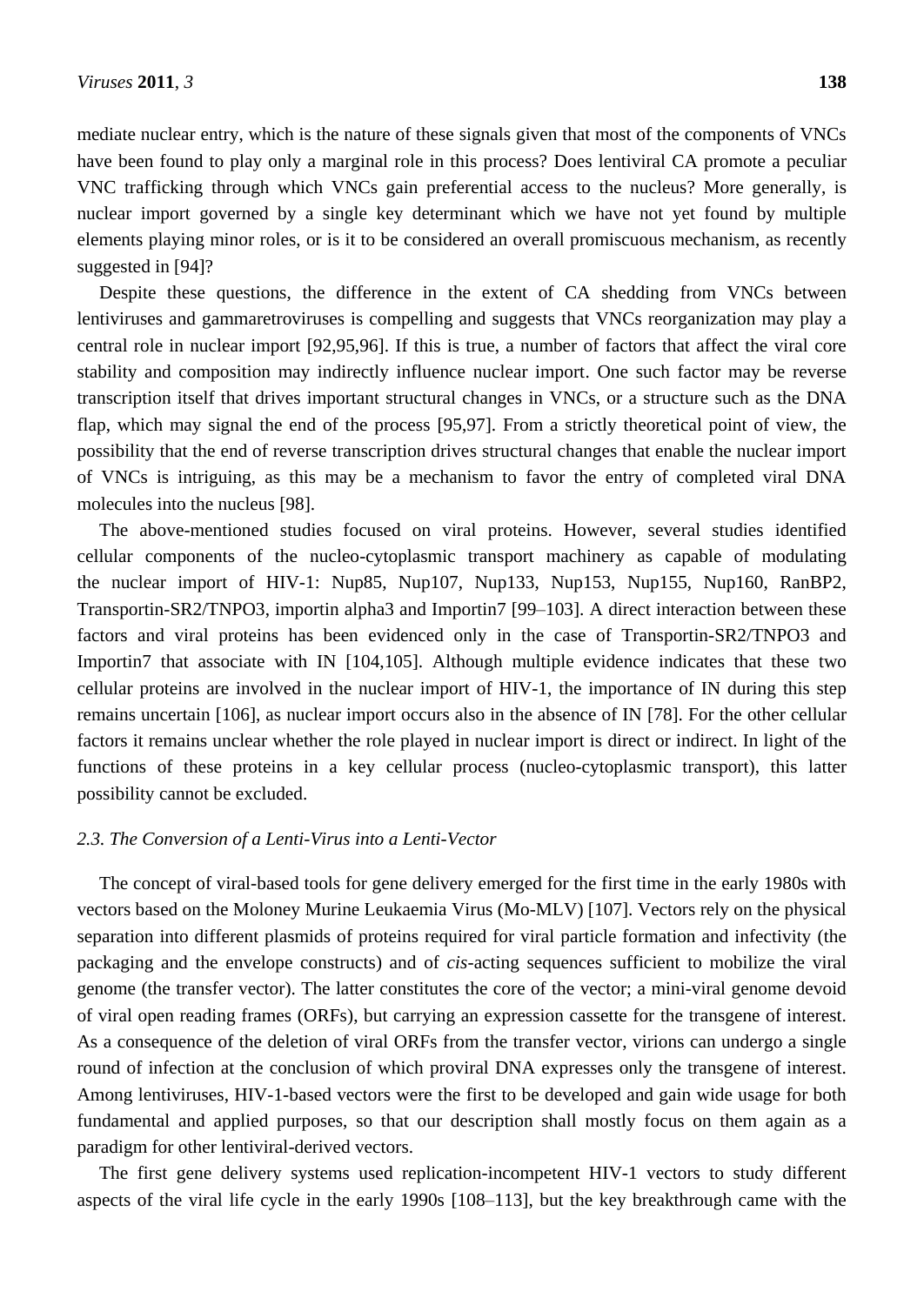construction of vectors that, in contrast to MLV-derived ones, were capable of transducing non-dividing neurons when injected into rat brains [75]. The first vector generation was made of three plasmids in which the packaging functions were provided by an Env-coding plasmid and by a packaging plasmid expressing all viral ORFs except Env under the control of a CMV promoter (in which of course the packaging sequence had been removed). The transfer vector was composed of an expression cassette framed by two wild type long terminal repeats (LTRs) and bearing sequences required for viral RNA export in producing cells (the Rev-Responsive Element, RRE), genome packaging and reverse transcription (Figure 1 and Table 1). In the second generation packaging vectors, most accessory genes were eliminated (*vif*, *vpr*, *vpu* and *nef)* and only Tat and Rev were retained [114], while in the third, Tat was also removed and Rev was provided on a fourth plasmid [115] (third generation vectors are based on four plasmids instead of three). In the case of transfer vectors, a number of modifications contributed to increase the performance of gene transfer, as for example the use of post transcriptional regulatory elements that enhance the transgene transcriptional expression as the human hepatitis virus post transcriptional element (HPRE) [116,117], or the use of heterologous polyadenylation enhancer elements, as those derived from simian virus 40 (SV40) or β-globin [118,119], or the use of different internal promoters to express a particular gene (or gene products, as shRNAs) of interest.

Figure 1. Evolution of lentiviral vectors based on HIV-1. The scheme simplifies schematically the evolution of packaging and transfer vectors. In the case of transfer vectors, only three major evolutions have been depicted, despite the existence of a number of modifications that still today continue to ameliorate the vectors performance. LTR, long terminal repeat; SA and SD, splice acceptor and donor; RRE, Rev-responsive element. Rev associates to the RRE on viral genomic RNA and allows its export from the nucleus and its efficient incorporation into virion particles [182].

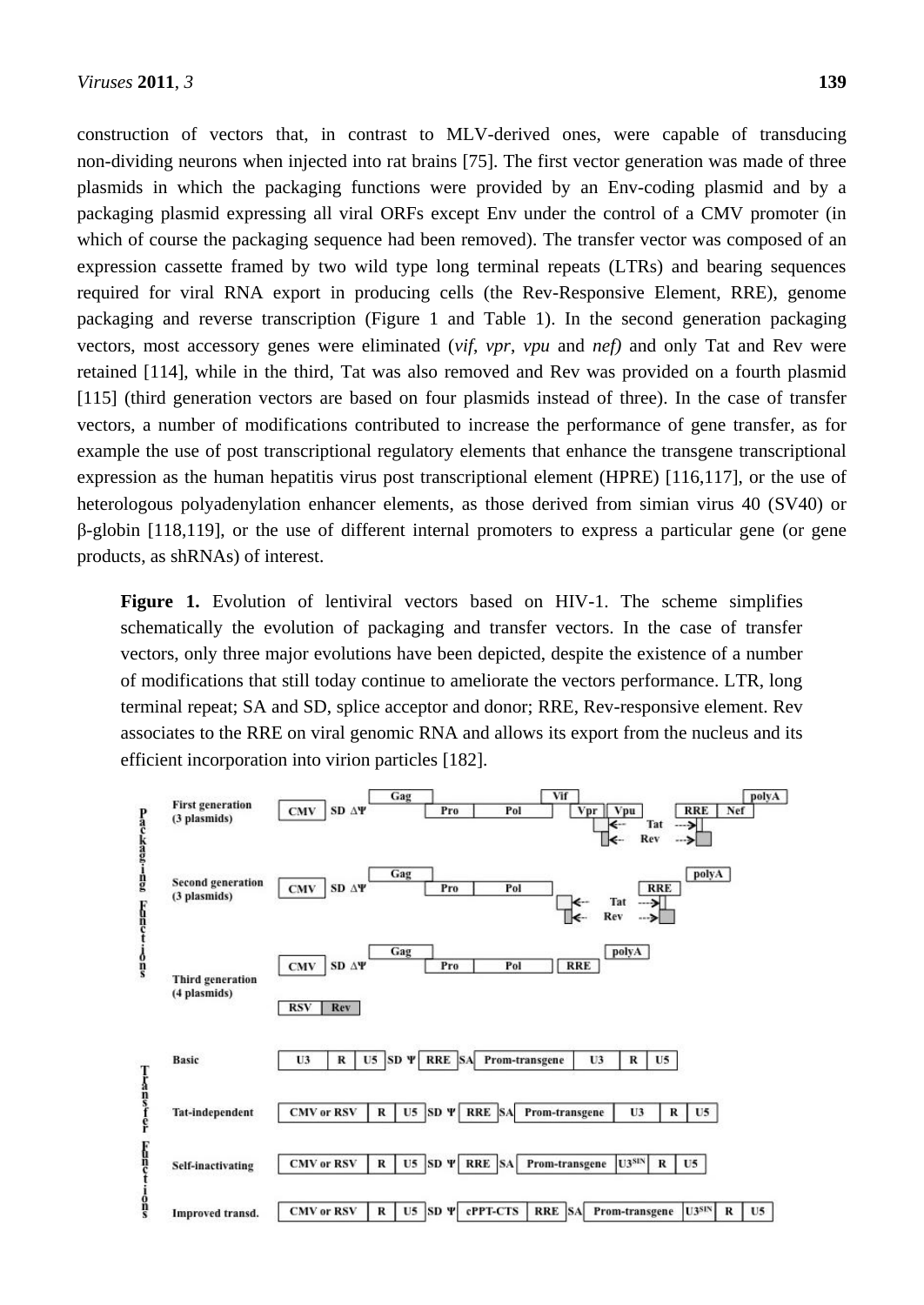**Table 1.** Lentiviruses and lentiviral-derived vectors. **\***: HIV-2 is capable of inducing an immunodeficiency that mirrors the one induced by HIV-1, albeit with a prolonged delay from the initial infection. **/-**: SIVs do not cause disease in their natural host, but do so in monkeys of different species. **#**: BIV strains isolated from taurine cattle (*Bos Taurus*) are mostly apathogenic, while those isolated from Bali cattle (named also Jembrana disease virus, JDV, in *Bos javanicus*) induce an acute febrile illness. Vectors have been derived from both. The main references are provided for the different packaging vector generations. NWM and OWM: new and old world monkeys. For simplicity, restriction has been ascribed to one or the other group, although certain species within each group may behave differently. NT: not tested.

|                    |             |                             | <b>Vector Generation</b> |               |                 | <b>Species Specific</b>    |
|--------------------|-------------|-----------------------------|--------------------------|---------------|-----------------|----------------------------|
| <b>Virus</b>       | <b>Host</b> | <b>Disease</b>              | 1 <sup>st</sup>          | $2^{nd}$      | 3 <sup>rd</sup> | <b>Restriction</b>         |
| $HIV-1$            | Human       | Immunodeficiency            | [75, 120]                | [72, 73, 116] | $[115]$         | OWM, Rabbit,<br>Cow        |
| $HIV-2$            | Human       | Immunodeficiency *          | $[158 - 164]$            | [165]         |                 | OWM, Rabbit,<br>Cow        |
| SIV <sub>SM</sub>  | Monkey      | Immunodeficiency/-          | [166, 167]               | [166, 168]    | [168]           | NWM, Cow                   |
| SIV <sub>AGM</sub> | Monkey      | Immunodeficiency/-          | [169]                    |               |                 | <b>NWM</b>                 |
| <b>EIAV</b>        | Horses      | Infectious anemia           | [170, 171]               | [172]         | $[172]$         | OWM, Human,<br>Rabbit, Cow |
| <b>FIV</b>         | Cats        | Immunodeficiency            | [173]                    | [174]         | [174, 175]      | OWM, Human,<br>Rabbit, Cow |
| <b>VNV</b>         | Sheep       | Pneumo-encephalitis         |                          | $[176]$       |                 | <b>NT</b>                  |
| <b>CAEV</b>        | Goat        | Arthritis-encephalitis      | $[177]$                  |               | [178]           | <b>NT</b>                  |
| <b>BIV</b>         | Cow         | -/acute febrile illness $*$ | [179, 180]               | $[181]$       | [181]           | NT                         |

However, three major modifications have shaped the evolution of transfer vectors from their initial version [75]. The first is the substitution of the 5' U3 viral promoter for a heterologous promoter to allow the Tat-independent transcription of the transfer vector [115,118,120,121]. The second is a deletion of the enhancer/promoter sequence of the 3' U3 [115,118,120,121]. By the gymnastic of reverse transcription, this deleted 3' U3 sequence is copied at both ends of proviral DNA resulting in a provirus that lacks a functional U3 viral promoter. This deletion, at the basis of self-inactivating (SIN) vectors, increases the safety of lentiviral vectors due to the lack of expression of ψ-bearing mRNAs in transduced cells and to the minimization of gene activation in the proximity of the provirus integration site [122]. The third is the inclusion of the cPPT-CTS sequence that exerts a positive effect on transduction efficiency, despite controversies over its exact function [72,73,77,123].

Overall, the development of lentiviral vectors, that we have simplified here schematically, seeks to optimize the efficacy of gene transfer, while eliminating the potential dangers due to the use of retroviral vectors. Examples of this constant optimization have been the development of third and fourth generation vectors that minimize considerably the risks of generation of replication-competent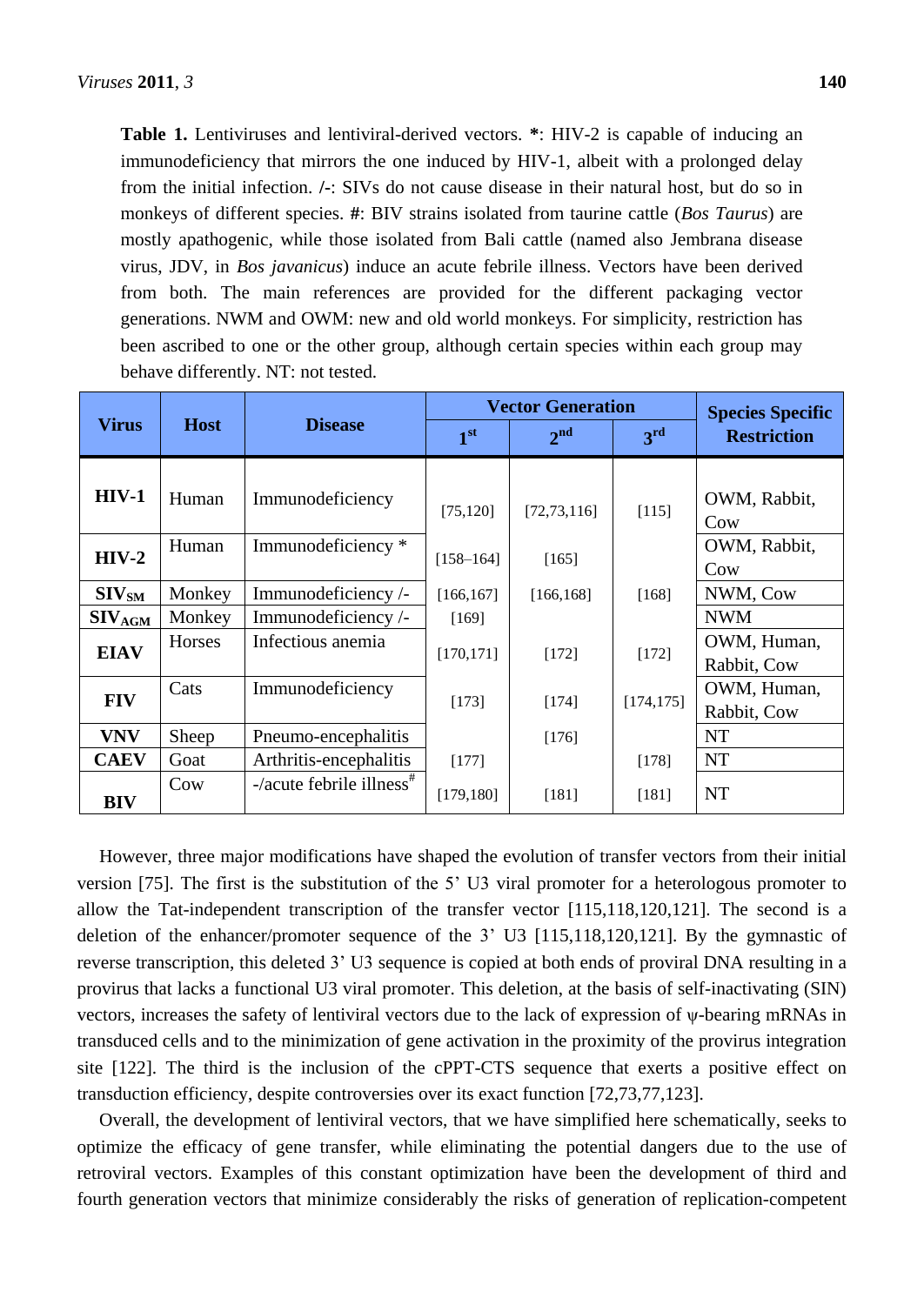recombinants (RCR), or the introduction of the SIN mutation that diminishes both the probability of RCR formation and impairs the promiscuous enhancer activity of the viral promoter.

#### **3. Additional Aspects of the Biology of Lentiviral Vectors for Particular Applications**

The notions outlined above have been at the basis of the development of lentiviral vectors. However, further efforts are ongoing to improve gene transfer, as for example those directed towards the targeting of specific cell types or the increase of the overall efficiency of transduction. These efforts aim at achieving the highest percentage of modified cells with the lowest viral input. Below, we will describe some of these ongoing efforts.

#### *3.1. Pseudotyping of Lentiviral Vectors*

Retroviral particles have an extraordinary ability to accommodate heterologous envelope proteins, and are referred to as pseudotyping, can acquire novel cellular tropism and intracellular behavior (for a review see [124]). Pseudotyping is common to all retroviruses, so that we will mostly outline here a few cases that are exclusive to lentiviruses in the transduction of quiescent and differentiated cells.

The first property specified by envelope proteins is the type of cell recognized by the viral particle. In this respect, if pantropic envelopes, such as the vesicular stomatitis virus G protein (VSVg), are used to mediate viral entry into a wide variety of cells, more selective Envs must be employed for the specific targeting of a particular cell type in the midst of others*.* When possible, specificity can be achieved through the targeting of cellular receptors expressed uniquely on the cell type of interest. This is the case for the C-type lectin-like receptor (DC-SIGN) expressed almost exclusively on primary DCs [125]. An interesting step forward in the specific transduction of DCs has come through the modification of the envelope glycoprotein of the Sindbis virus. In its natural context this envelope is not specific, since it binds DC-SIGN on DCs, but also to heparan sulfate moieties present on most cell types. However, the removal of the heparan sulfate binding domain from the Sindbis virus envelope protein led to a modified glycoprotein that lost its ability to bind heparan sulfate but retained a strong DC-SIGN binding. Thus, this modification effectively restricted the tropism of pseudotyped lentiviruses (LVs) to DCs both *ex vivo* and *in vivo* [126]. Similar strategies may be applied to other cell types and may be particularly useful to reduce side effects due to widespread transgene expression [127].

A second property specified by some envelope proteins is the ability to influence steps that are subsequent to viral entry into target cells. For example, the infection of quiescent B and T cells is inefficient with VSVg-pseudotyped LVs*.* This is not due to a defect in viral entry, but rather to a restriction at the step of reverse transcription that is likely a consequence of the poor activation status of these cells [128]. Efficient transduction can be achieved upon cell activation, but this may not be an option in applications in which the preservation of a quiescent state is sought. To achieve efficient cell infection in the absence of major activation signals, a number of strategies have been developed that rely on artificially engineered envelopes and on envelopes other than VSVg. A common trait of these strategies is that envelope molecules, displayed at the surface of the viral particle, trigger an activation signal upon engagement of the cellular receptor. This activates the cell transiently and allows an efficient infection. The strategy has been successfully employed in the transduction of quiescent B and T cells using the Measles virus (MV) gp protein and cytokine-displaying LVs, respectively [129,130].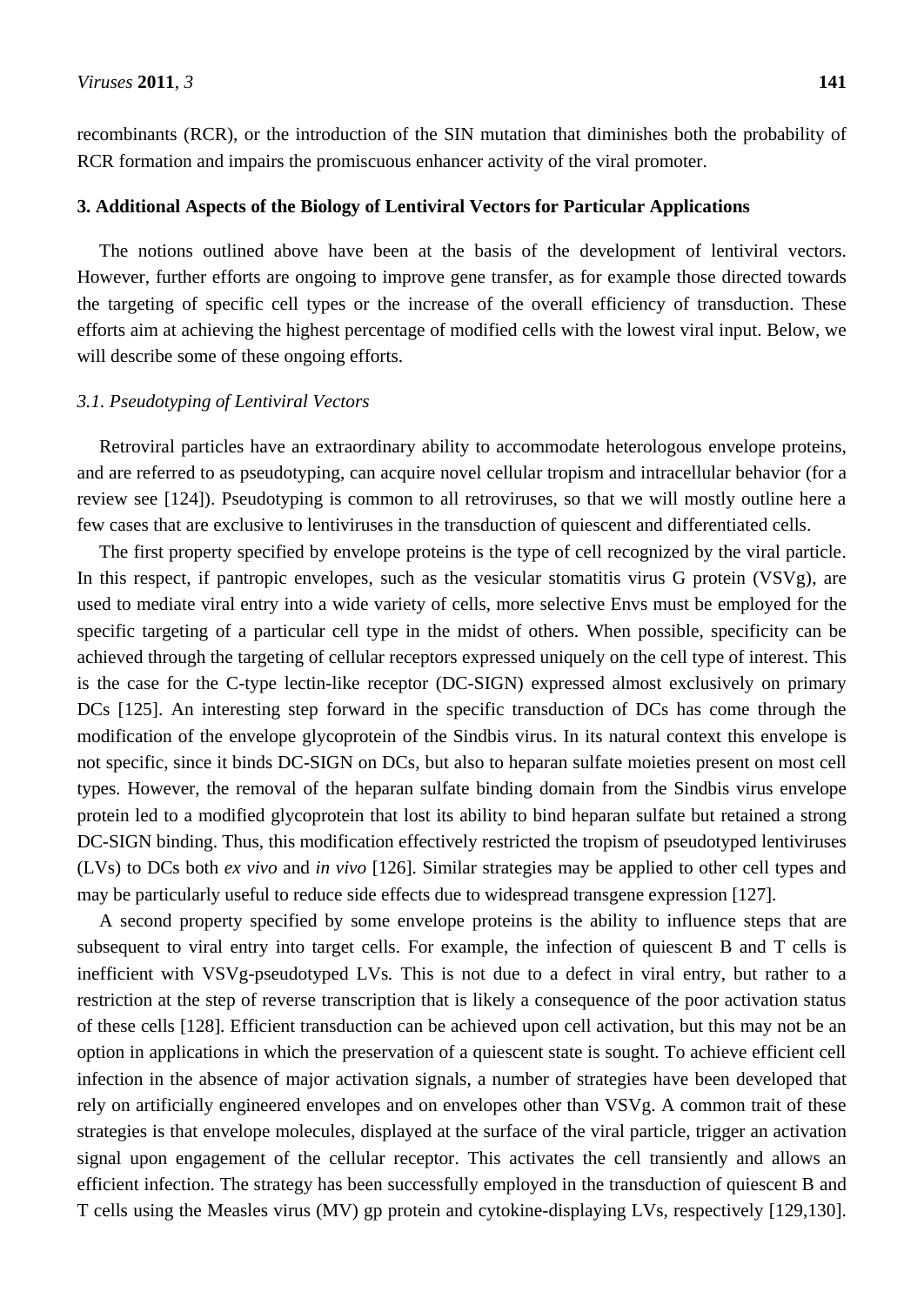In these cases, the intracellular signals conveyed upon the engagement of the signaling lymphocytic activation molecule receptor (SLAM) or of the specific cytokine receptor seem sufficient to promote LVs infection, at least transiently. A number of other viral particle-delivered signals are being explored and in the future we can expect a number of interesting developments along these lines.

Finally, certain envelope proteins determine a peculiar intracellular behavior of VNCs that is particularly interesting, as in the case of the rabies G protein that endows pseudotyped particles with the same properties of the rabies virus, namely the ability to undergo retrograde transport along the cell's axons. This extraordinary property has been used for the transduction of motor neurons in an animal study for the amyotrophic lateral sclerosis (ALS), a progressive neurodegenerative disease. In this study, EIAV-derived lentiviral vectors were pseudotyped with the rabies G protein and injected in limb muscles of mice [131] where, thanks to their envelope, they were able to transduce motor neurons of the central nervous system [132]. The possibility of taking advantage of retrograde transport to achieve neuron transduction from the periphery is extremely attractive for gene therapy applications of the CNS, since this strategy is less invasive than the direct modification of the CNS.

In conclusion, envelope proteins not only specify the type of cells that are recognized by the viral particle, but can also influence the subsequent behavior of the virus inside the cell. In some instances, this contributes to remove some of the post-entry obstacles that can be encountered during the transduction of a particular cell type.

# *3.2. Manipulation of Viral Non-Structural Proteins to Promote Cell Type Specific Targeting: The Case of the SIVSM/HIV-2 Vpx Protein and Myeloid Cells*

A further possibility to act on the specificity of LV transduction may come from the use of viral proteins that affect the early phases of infection in a cell type dependent manner. One example in this direction is provided by the Vpx protein. Vpx is coded by members of the  $\text{SIV}_{\text{SM}}/\text{HIV-2}$  lineage, but is absent in most of the remaining lineages of primate lentiviruses. Vpx is a nonstructural viral protein that is incorporated into viral particles and is thus present during the early phases of infection, where it exerts a positive effect on the process of reverse transcription [133–137]. An interesting feature of the action of Vpx is its cell type specificity that is restricted to cells of the myeloid lineage. The exact mechanism underlying the positive effect of Vpx on lentiviral transduction is currently under investigation. However, multiple lines of evidence suggest that Vpx may act by counteracting a restriction factor specifically expressed in myeloid cells, thus explaining its cell type specific effect [134,138]. Vpx displays two phenotypes that may be of interest for gene therapy purposes. First, it is absolutely required for the infection of myeloid cells with parental SIV<sub>SM</sub> or HIV-2 viruses, while it is dispensable for the infection of other cell types, such as lymphocytes [139]. Second, when provided onto recipient cells at the moment of infection, it increases the efficiency of transduction of heterologous lentiviral vectors (as HIV-1 and FIV) by at least ten-fold, an effect that is again specific to myeloid cells [133,140]. As a consequence, one can imagine that  $SIV<sub>SM</sub>$  or HIV-2 vectors devoid of Vpx could be used to transduce preferentially peripheral blood lymphocytes in the blood as opposed to monocytes or circulating DCs, thus diminishing anti vector/transgene responses mediated by these antigen presenting cells. Conversely, in applications in which specific transduction of myeloid cells is required, lentiviral vectors (derived from HIV-1, but also FIV and EIAV) may be used together with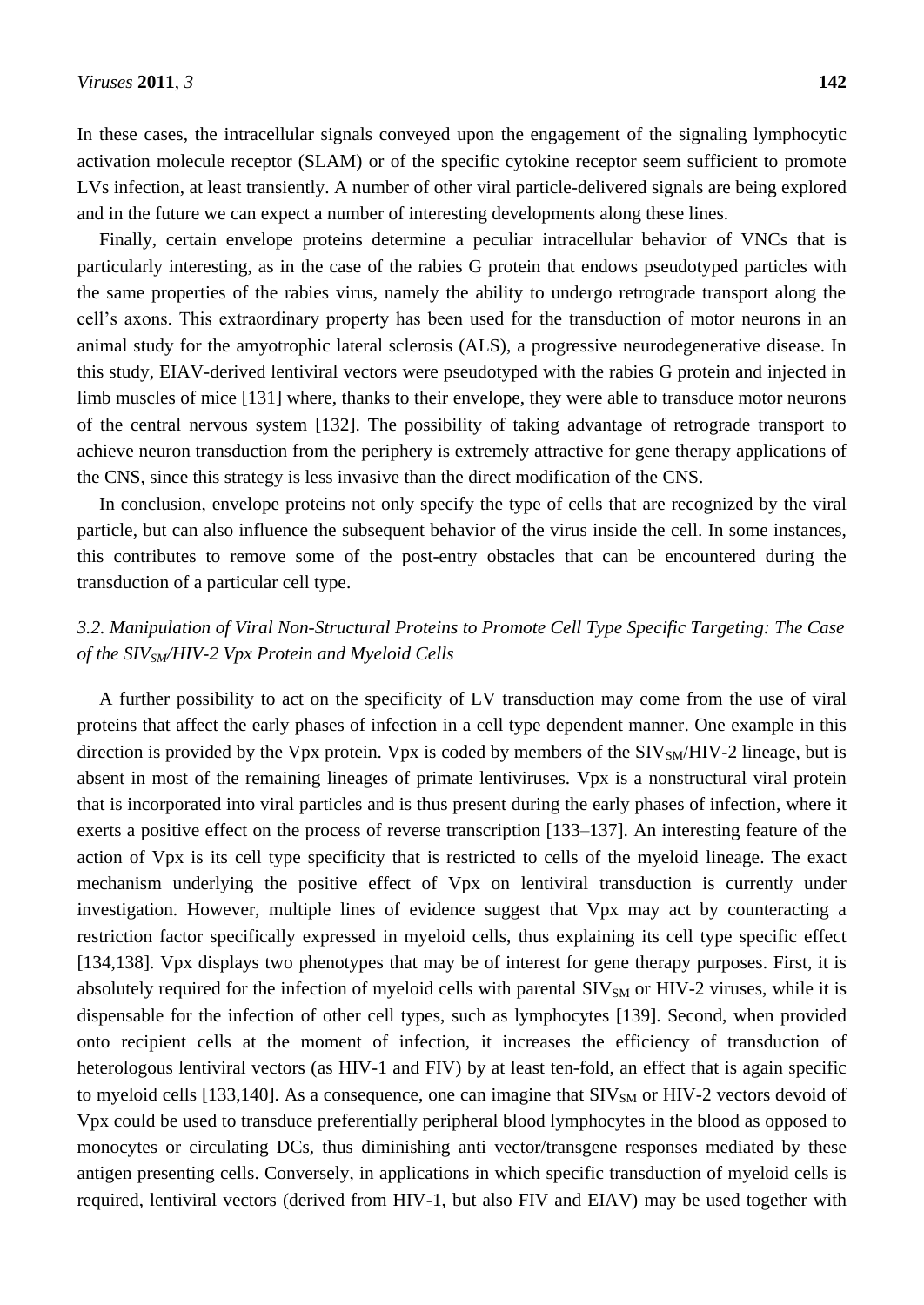Vpx, since this will improve their performance specifically in these cells. As a consequence, efficient cell transduction can be achieved even at low viral inputs [133,140], thus avoiding large viral doses that in some instances have been shown to be detrimental to the physiology of modified cells [141,142]. For the moment, Vpx constitutes the sole example of non-structural viral protein that affects, to such a large extent, the efficiency of the early phases of infection in a setup of interest for gene therapy. It is possible that other lentiviral proteins exert other interesting effects that could be similarly exploited, but whether this is the case remains unknown at present. In the future, combinations between specific envelope proteins, viral proteins that have cell type specific properties, and the use of cell type specific promoters, may be particularly potent in promoting the selectivity of the gene transfer process.

#### **4. Particular Considerations on the Use of Lentiviral Vectors**

#### *4.1. The Problem of Cross-Species Usage of Lentiviral Vectors: The Tripartite Motif 5α Protein*

Cells possess several intrinsic defense mechanisms against pathogens. The key determinant for these defenses is the recognition of features that are shared by classes of pathogens, or pathogen associated molecular patterns (PAMPs). For retroviruses, two key features are the reverse transcription process and viral capsids that can be truly defined as PAMPs. These are recognized by two prototypical antiviral factors: by members of the APOBEC3 family and by the Tripartite motif  $5\alpha$ protein (TRIM5 $\alpha$ ), respectively [143,144]. For gene therapy purposes, the classical antiviral effect of APOBEC3s may be neglected using virus-producing cells in which these proteins are absent, as 293T cells. However, the same is not true for TRIM5 $\alpha$  that recognizes incoming viral particles in target cells [ $145-147$ ]. TRIM5 $\alpha$  proteins recognize incoming VNCs via CA, triggering their premature disassembly and thus impairing reverse transcription and infection [148]. It is unclear whether this process involves direct degradation of viral components and/or trafficking of VNCs, in particular intracellular locations [149,150], but the result of this impairment can be particularly strong (from 2–3 to 100 fold in a single round infection) (reviewed in [151]). As a general rule, viruses that thrive in one species are not recognized by the TRIM5 $\alpha$  ortholog of that species. This is intuitive; to succeed infection a virus must have evolved to bypass this block. On the other hand, TRIM5α orthologs act as a potent barrier in cross-species transmission and can antagonize viruses, and thus vectors, of different species as summarized in Table I [152–157]. Thus, the TRIM5 $\alpha$  effect must be carefully weighted when using LVs derived from different species, considering that even a moderate inhibition by TRIM5α may considerably reduce the proportion of successfully transduced cells. One of the features of the restriction mediated by TRIM5 $\alpha$  is the fact that it can be saturated with high viral inputs. Generally, saturation is observed within the high viral doses used in gene therapy, suggesting that infection could be achieved with LVs of different species even in the presence of a restricting TRIM5α. However in this case, the need to saturate TRIM5 with high viral inputs may contrast with the requirement to use low viral doses to minimize modifications of the cell physiology or to diminish immune responses directed against the vector [141,142]. In cells exquisitely susceptible to the presence of pathogens, such as myeloid cells, a correct balancing between the requirement for efficient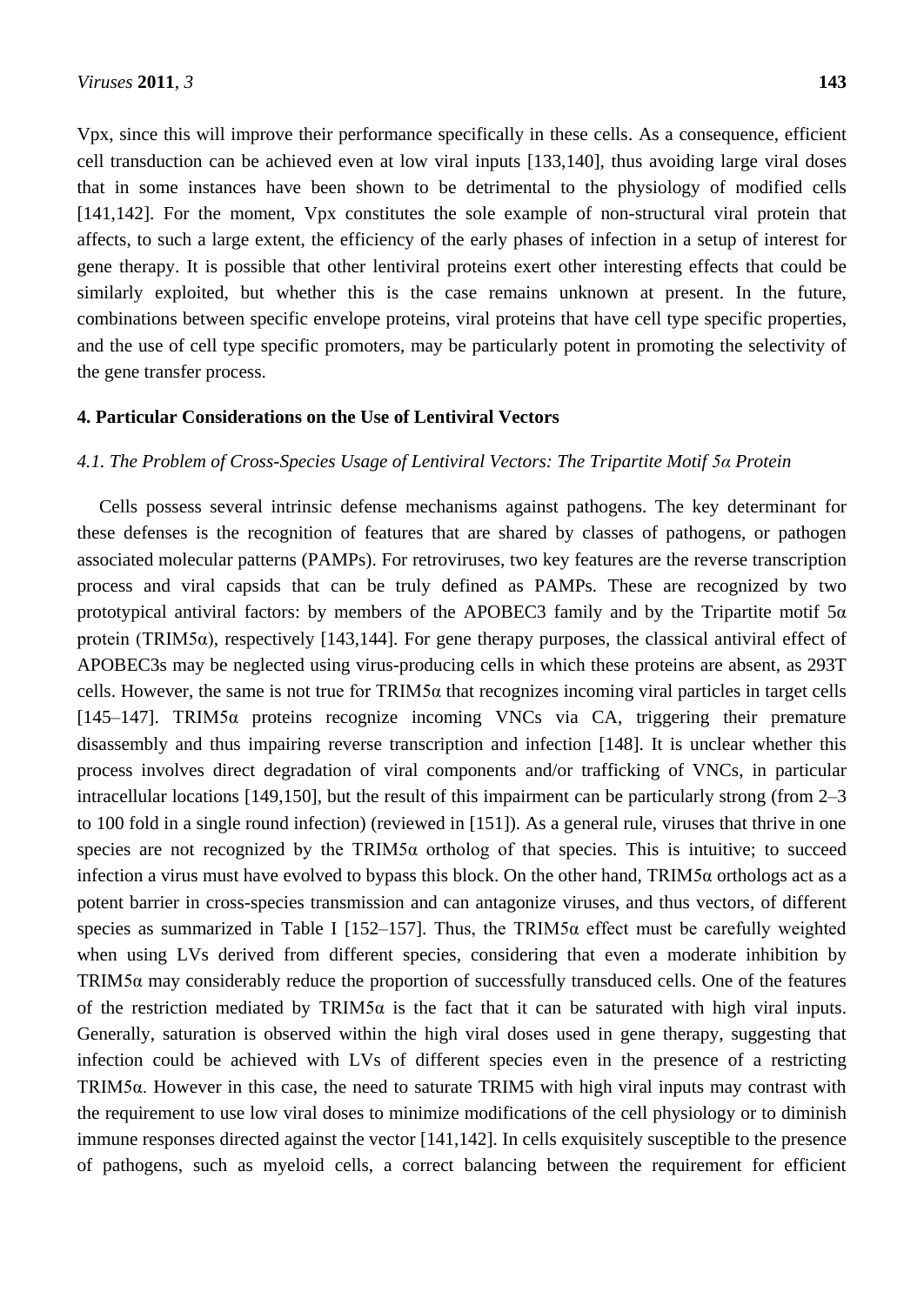cell modification and the need to avoid gross modifications of the cell physiology may be particularly important.

#### *4.2. The Yin and the Yang of Integration*

Although the main interest of retroviral vectors for gene therapy purposes lays in the integration of their genome, this very feature is intrinsically dangerous. The potential drawbacks of integration have not received much attention in the past, probably because no adverse effects had been observed in retroviral-mediated gene therapy trials started more than two decades ago (as, for example, in the severe combined immunodeficiency syndrome due to a deficiency in the adenosine deaminase enzyme, SCID-ADA, [183]). However, serious side effects were observed in a proportion of SCID-γC patients undergoing retroviral mediated gene replacement. The SCID-γC syndrome is a lethal immunodeficiency in which T cells cannot develop due to the absence of the γC gene and the gene therapy approach in this trial consisted of a simple gene replacement in hematopoietic stem cells. The results of this clinical trial best illustrate the benefits and the potential dangers linked to retroviral mediated gene therapy. On one hand, the gene replacement trial was a success because modified hematopoietic stem cells functionally replenished the patients' immune system and about half of the patients maintained the use of immune functions for over 10 years. On the other hand, a proportion of patients developed leukemia as a consequence of the deregulated expression of proto-oncogenes adjacent to the retroviral vector integration sites [184].

This finding spurred a series of studies on the features that govern retroviral integration on a genome wide scale. These studies revealed that retroviral integrases display strong differences in the selection of chromosomal integration sites (in active transcriptional units for HIV-1 and close to transcriptional start sites for MLV) [185,186]. In the case of HIV-1, a further bias toward regions containing recognition sequences for cellular co-factors that associate to IN, such as the lens epithelial growth factor p75, (LEDGF) has also been described [187]. LEDGF is a cellular DNA binding factor that associates to HIV-1 IN and that is required for viral DNA integration [188,189]. It is thus not surprising that HIV-1 integration favors sites in which LEDGF is enriched.

Overall, these studies highlighted the fact that in its natural configuration, the integration process is largely stochastic and that the result of integration may just as likely be with or without consequences. This is shown by the different outcomes observed in patients participating in the same clinical trial, as well as by the findings that particular chromosomal features are preferentially, but not exclusively, selected during integration [185,186].

To more selectively target proviral DNA integration, a number of efforts are now being directed either at engineering modified IN fused to well characterized heterologous DNA binding domains or at modifying IN-associated cellular co-factors [190–192]. The efforts to achieve site directed retroviral integration, or chosen integration, are at their infancy and for the moment the results obtained are rather disappointing because of the relative abundance of similar DNA binding sites spread over the genome. To date, a single virus has been shown to be capable of site specific integration: the adeno-associated virus (AAV) that integrates a small fraction of its genomes into the human chromosome 19q13.42 (although more recent data seems to question this specificity, [193,194]. The specificity of this integration is mediated by the Rep 78/68 proteins that recognize a sequence called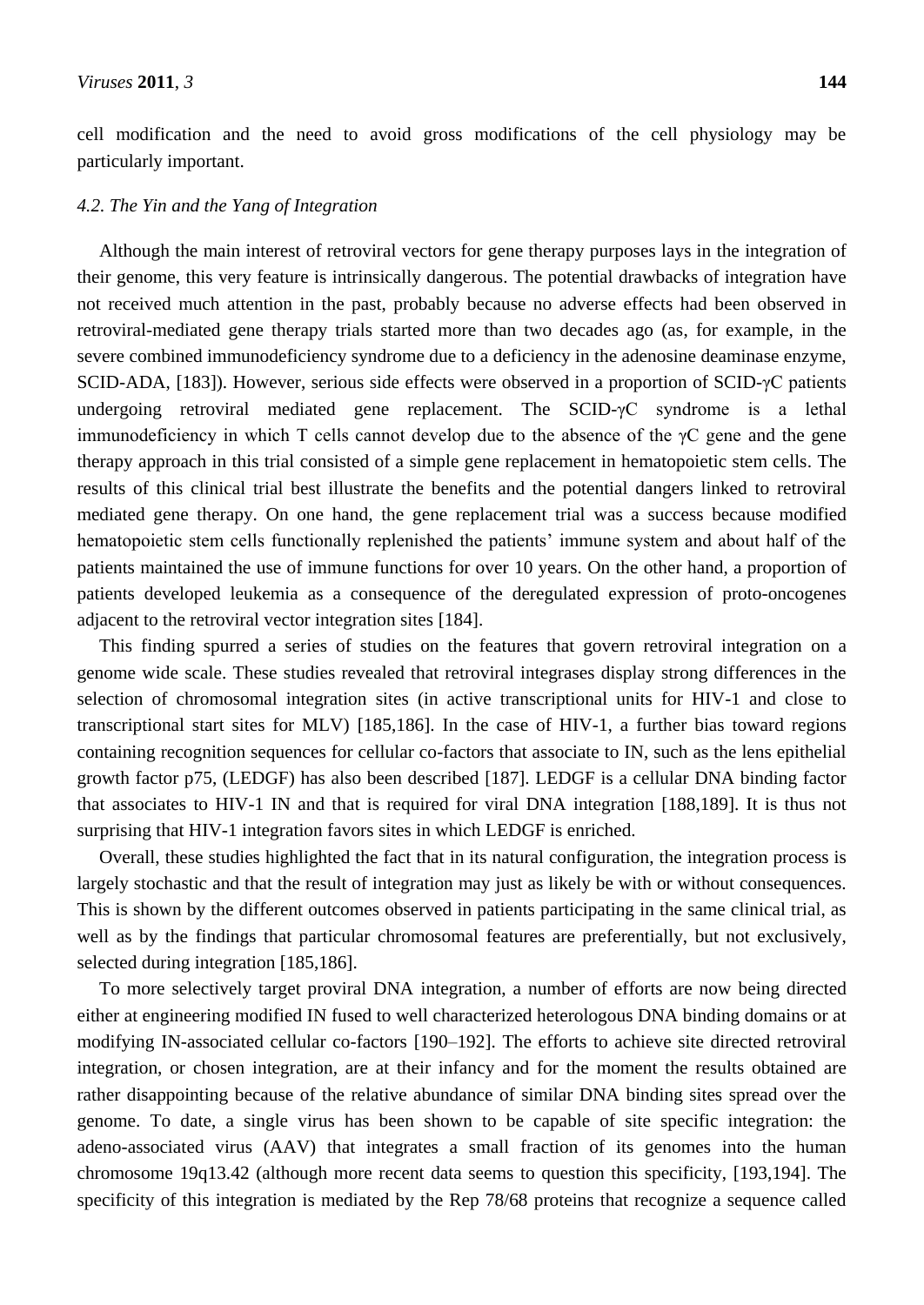AAVS1 that is present both on the viral genome and in this region of the human genome. Future strategies aimed at directing retroviral integration may possibly take advantage of the mechanism provided by this virus and transpose it to lentiviruses. Alternatively, site specific integration may be achieved by engineering IN fusion proteins to meganucleases; DNA nucleases that have the peculiarity to recognize long, and thus rarer, DNA binding sequences that can be theoretically present only once in the human genome [195,196]. Whether these approaches are feasible remains to be determined.

#### *4.3. Non-Integrative Lentiviral Vectors*

An alternative strategy to circumvent the negative effects of integration, is represented by non-integrative LVs that have been developed by a number of laboratories [197–200]. These are vectors bearing inactivating mutations in IN that inhibit the integration of viral DNA [198,201,202]. During the early phases of infection, viral DNA can either integrate into the host genome or exist in the form of episomal DNA bearing one or two long terminal repeats (the so called 1 and 2LTRs circles). These episomes originate in the nucleus upon viral ends joining by cellular ligases (2LTRs), or through the recombination of the two identical ends (1LTRs). Both forms are competent for gene expression in their natural context (for example during wild type HIV-1 infection) [203], as well as in the context of lentiviral vectors. However, due to their lack of origin of replication, these episomes are gradually lost during cell division. On the contrary, viral DNA episomes are stable in non-dividing cells, the preferred targets for lentiviral mediated transduction. Thus, non-integrative LVs could provide a safe setting in gene delivery at least in non-dividing or differentiated cells.

#### **5. Conclusions and Perspectives**

Lentiviral vectors bears an obvious advantage over other retroviral vectors in that they offer the possibility to efficiently target non-dividing and differentiated cells, such as DCs or neurons. As such, these vectors are of extreme interest for a multitude of gene therapy applications. Although the basics of retroviral and lentiviral vectors are now firmly established, specific applications require careful tailoring of several elements to ameliorate the efficiency of gene transfer. Indeed, the transduction of non-dividing cells cannot be resumed to the mere phase of nuclear import, and several additional obstacles are encountered by viral vectors in a number of differentiated and quiescent cell types. In some instances, these barriers can be overcome through the use of envelope proteins conferring particular properties to the vector or that transiently stimulate the target cells. In others, the same goal can be achieved through the use of viral elements that facilitate transduction of the particular cell type of interest.

Paradoxically, the use of retroviral vectors is hindered by the same process that makes them interesting for gene therapy, *i.e.*, integration. This process is largely nonspecific and, as it has been shown *in vivo*, may either be of no consequence to the cell or lead to serious drawbacks. Although this problem may in theory be minimized in gene therapy applications targeting terminally differentiated cells, the problem of integration is serious. To this end, a number of alternative strategies have been developed, ranging from the redirection of retroviral integration to particular chromosomal locations, to the ablation of the integration process altogether. Although in its infancy, the efforts to redirect retroviral integration must be pursued and researchers may possibly transpose to lentiviruses a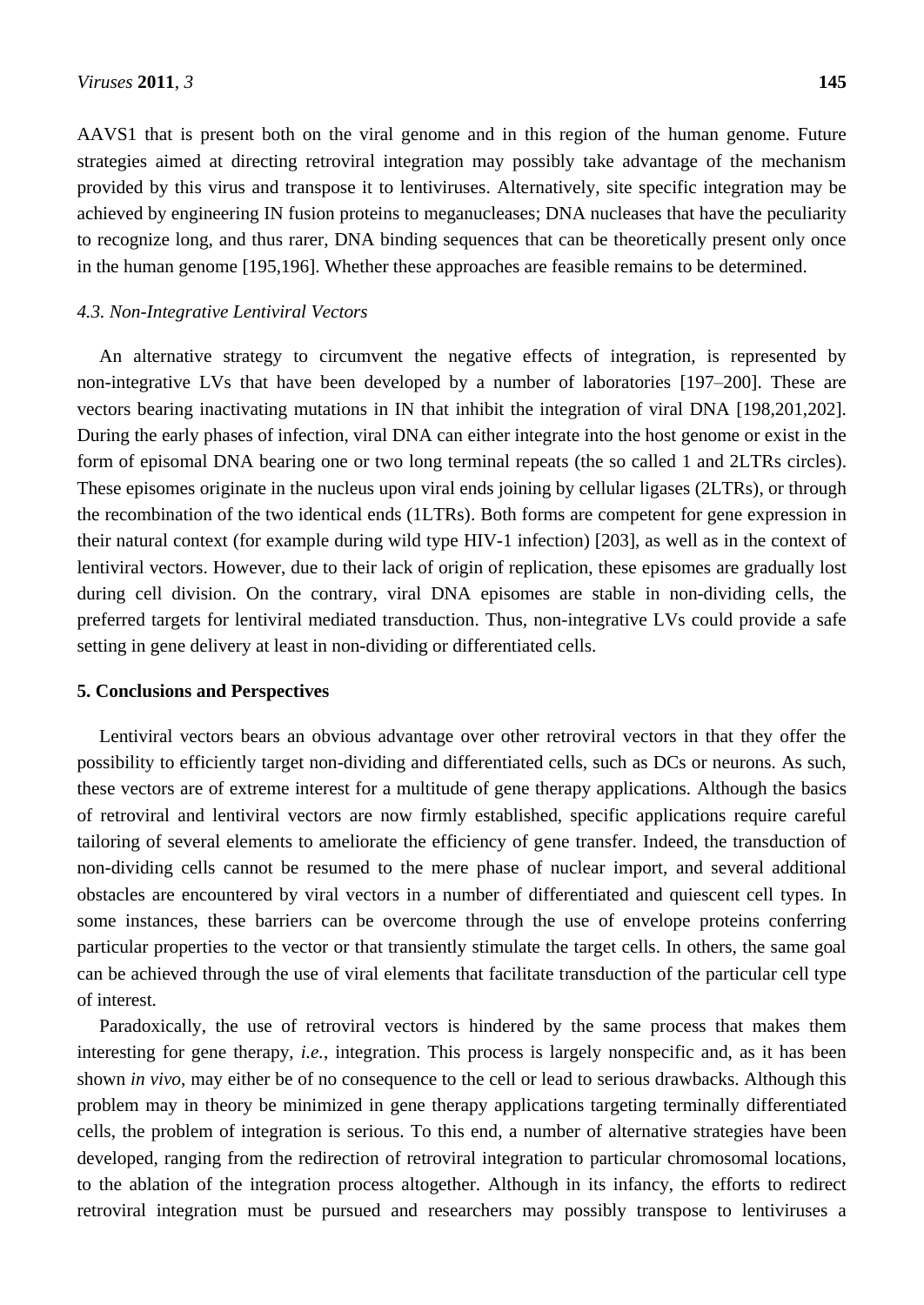mechanism of specific integration used by other viruses. As in the past, all the ameliorations of lentiviral vectors will be the fruitful transposition of basic research discoveries in virology to the field of gene therapy.

### **Acknowledgements**

We do apologize to those authors whose work has not been cited here. We are conscious that this review may have deserted important work and aspects in the field, despite our efforts to minimize this possibility. Work in our laboratory is supported by grants from the *Agence Nationale de Recherche sur le SIDA* (ANRS), SIDACTION, INSERM and *Ecole Normale Supérieure de Lyon* (ENS-Lyon). S.D. is a post-doctoral fellow of the ANRS. A.C. is supported by the *Centre National de la Recherche Sciéntifique* (CNRS). The authors have no conflicting financial interests.

## **References and Notes**

- 1. Campbell, R.S.; Robinson, W.F. The comparative pathology of the lentiviruses. *J. Comp. Pathol.* **1998**, *119*, 333–395.
- 2. Leroux, C.; Cadore, J.L.; Montelaro, R.C. Equine Infectious Anemia Virus (EIAV): What has HIV's country cousin got to tell us? *Vet. Res.* **2004**, *35*, 485–512.
- 3. Gottlieb, M.S.; Schroff, R.; Schanker, H.M.; Weisman, J.D.; Fan, P.T.; Wolf, R.A.; Saxon, A. Pneumocystis carinii pneumonia and mucosal candidiasis in previously healthy homosexual men: Evidence of a new acquired cellular immunodeficiency. *N. Engl. J. Med.* **1981**, *305*, 1425–1431.
- 4. Masur, H.; Michelis, M.A.; Greene, J.B.; Onorato, I.; Stouwe, R.A.; Holzman, R.S.; Wormser, G.; Brettman, L.; Lange, M.; Murray, H.W.; Cunningham-Rundles, S. An outbreak of communityacquired Pneumocystis carinii pneumonia: Initial manifestation of cellular immune dysfunction. *N. Engl. J. Med.* **1981**, *305*, 1431–1438.
- 5. Siegal, F.P.; Lopez, C.; Hammer, G.S.; Brown, A.E.; Kornfeld, S.J.; Gold, J.; Hassett, J.; Hirschman, S.Z.; Cunningham-Rundles, C.; Adelsberg, B.R.; *et al.* Severe acquired immunodeficiency in male homosexuals, manifested by chronic perianal ulcerative herpes simplex lesions. *N. Engl. J. Med.* **1981**, *305*, 1439–1444.
- 6. Shaw, G.M.; Hahn, B.H.; Arya, S.K.; Groopman, J.E.; Gallo, R.C.; Wong-Staal, F. Molecular characterization of human T-cell leukemia (lymphotropic) virus type III in the acquired immune deficiency syndrome. *Science* **1984**, *226*, 1165–1171.
- 7. Clavel, F.; Guetard, D.; Brun-Vezinet, F.; Chamaret, S.; Rey, M.A.; Santos-Ferreira, M.O.; Laurent, A.G.; Dauguet, C.; Katlama, C.; Rouzioux, C.; *et al.* Isolation of a new human retrovirus from West African patients with AIDS. *Science* **1986**, *233*, 343–346.
- 8. Barre-Sinoussi, F.; Chermann, J.C.; Rey, F.; Nugeyre, M.T.; Chamaret, S.; Gruest, J.; Dauguet, C.; Axler-Blin, C.; Vezinet-Brun, F.; Rouzioux, C.; Rozenbaum, W.; Montagnier, L. Isolation of a T-lymphotropic retrovirus from a patient at risk for acquired immune deficiency syndrome (AIDS). *Science* **1983**, *220*, 868–871.
- 9. Mir, K.D.; Gasper, M.A.; Sundaravaradan, V.; Sodora, D.L. SIV infection in natural hosts: Resolution of immune activation during the acute-to-chronic transition phase. *Microbes Infect.* **2010**, *1*, 14–24.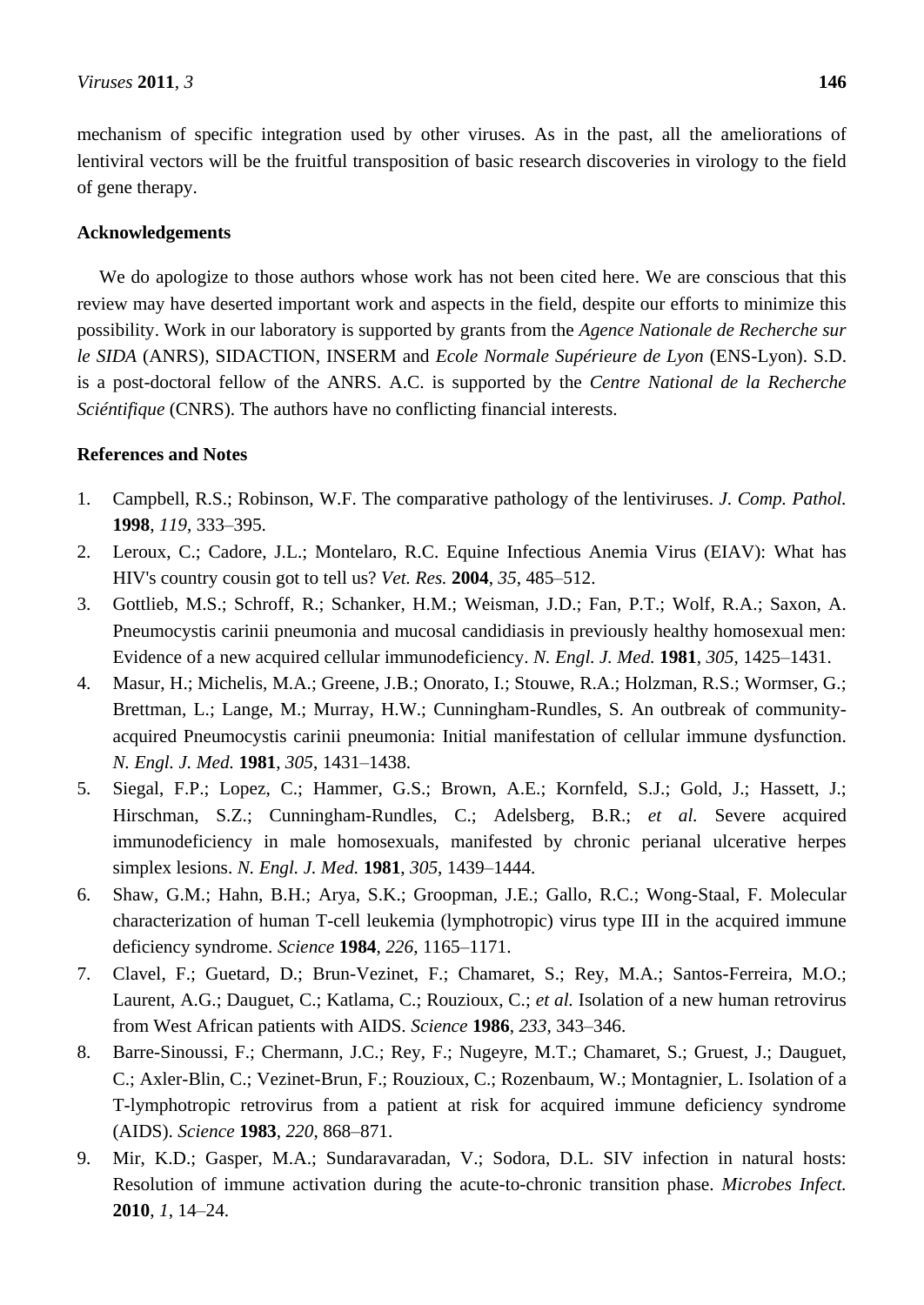- 10. Pandrea, I.; Apetrei, C. Where the wild things are: Pathogenesis of SIV infection in African nonhuman primate hosts. *Curr. HIV/AIDS Rep.* **2010**, *7*, 28–36.
- 11. Pandrea, I.; Sodora, D.L.; Silvestri, G.; Apetrei, C. Into the wild: Simian immunodeficiency virus (SIV) infection in natural hosts. *Trends Immunol.* **2008**, *29*, 419–428.
- 12. Brenchley, J.M.; Silvestri, G.; Douek, D.C. Nonprogressive and progressive primate immunodeficiency lentivirus infections. *Immunity* **2010**, *32*, 737–742.
- 13. Silvestri, G. AIDS pathogenesis: A tale of two monkeys. *J. Med. Primatol.* **2008**, *37*, 6–12.
- 14. Troyer, J.L.; Vandewoude, S.; Pecon-Slattery, J.; McIntosh, C.; Franklin, S.; Antunes, A.; Johnson, W.; O'Brien, S.J. FIV cross-species transmission: An evolutionary prospective. *Vet. Immunol. Immunopathol.* **2008**, *123*, 159–166.
- 15. Sigurdsson, B.; Grimsson, H.; Palsson, P.A. Maedi, a chronic, progressive infection of sheep's lungs. *J. Infect. Dis.* **1952**, *90*, 233–241.
- 16. Sigurdsson, B.; Palsson, P.A.; Tryggvaddottir, A. Transmission experiments with maedi. *J. Infect. Dis.* **1953**, *93*, 166–175.
- 17. Desport, M.; Lewis, J. Jembrana disease virus: Host responses, viral dynamics and disease control. *Curr. HIV Res.* **2010**, *8*, 53–65.
- 18. Egberink, H.; Horzinek, M.C. Animal immunodeficiency viruses. *Vet. Microbiol.* **1992**, *33*, 311–331.
- 19. Ziegler-Heitbrock, H.W. The biology of the monocyte system. *Eur. J. Cell. Biol.* **1989**, 49, 1–12.
- 20. Leon, B.; Ardavin, C. Monocyte-derived dendritic cells in innate and adaptive immunity. *Immunol. Cell. Biol.* **2008**, *86*, 320–324.
- 21. Robbins, C.S.; Swirski, F.K. The multiple roles of monocyte subsets in steady state and inflammation. *Cell. Mol. Life Sci.* **2010**, *67*, 2685–2693.
- 22. Mantovani, A.; Sica, A.; Locati, M. Macrophage polarization comes of age. *Immunity* **2005**, *23*, 344–346.
- 23. Martinez, F.O. The transcriptome of human monocyte subsets begins to emerge. *J. Biol.* **2009**, *8*, 99.
- 24. Sanchez-Torres, C.; Garcia-Romo, G.S.; Cornejo-Cortes, M.A.; Rivas-Carvalho, A.; Sanchez-Schmitz, G. CD16+ and CD16- human blood monocyte subsets differentiate *in vitro* to dendritic cells with different abilities to stimulate CD4+ T cells. *Int. Immunol.* **2001**, *13*, 1571–1581.
- 25. Stec, M.; Weglarczyk, K.; Baran, J.; Zuba, E.; Mytar, B.; Pryjma, J.; Zembala, M. Expansion and differentiation of CD14+CD16(-) and CD14+ +CD16+ human monocyte subsets from cord blood CD34+ hematopoietic progenitors. *J. Leukoc. Biol.* **2007**, *82*, 594–602.
- 26. van de Veerdonk, F.L.; Netea, M.G. Diversity: A hallmark of monocyte society. *Immunity* **2010**, *33*, 289–291.
- 27. Crowe, S.M.; Ziegler-Heitbrock, L. Editorial: Monocyte subpopulations and lentiviral infection. *J. Leukoc. Biol.* **2010**, *87*, 541–543.
- 28. Dawson, M. Pathogenesis of maedi-visna. *Vet. Rec.* **1987**, *120*, 451–454.
- 29. Gendelman, H.E.; Narayan, O.; Molineaux, S.; Clements, J.E.; Ghotbi, Z. Slow, persistent replication of lentiviruses: Role of tissue macrophages and macrophage precursors in bone marrow. *Proc. Natl. Acad. Sci. U. S. A.* **1985**, *82*, 7086–7090.
- 30. Meltzer, M.S.; Skillman, D.R.; Gomatos, P.J.; Kalter, D.C.; Gendelman, H.E. Role of mononuclear phagocytes in the pathogenesis of human immunodeficiency virus infection. *Annu. Rev. Immunol.* **1990**, *8*, 169–194.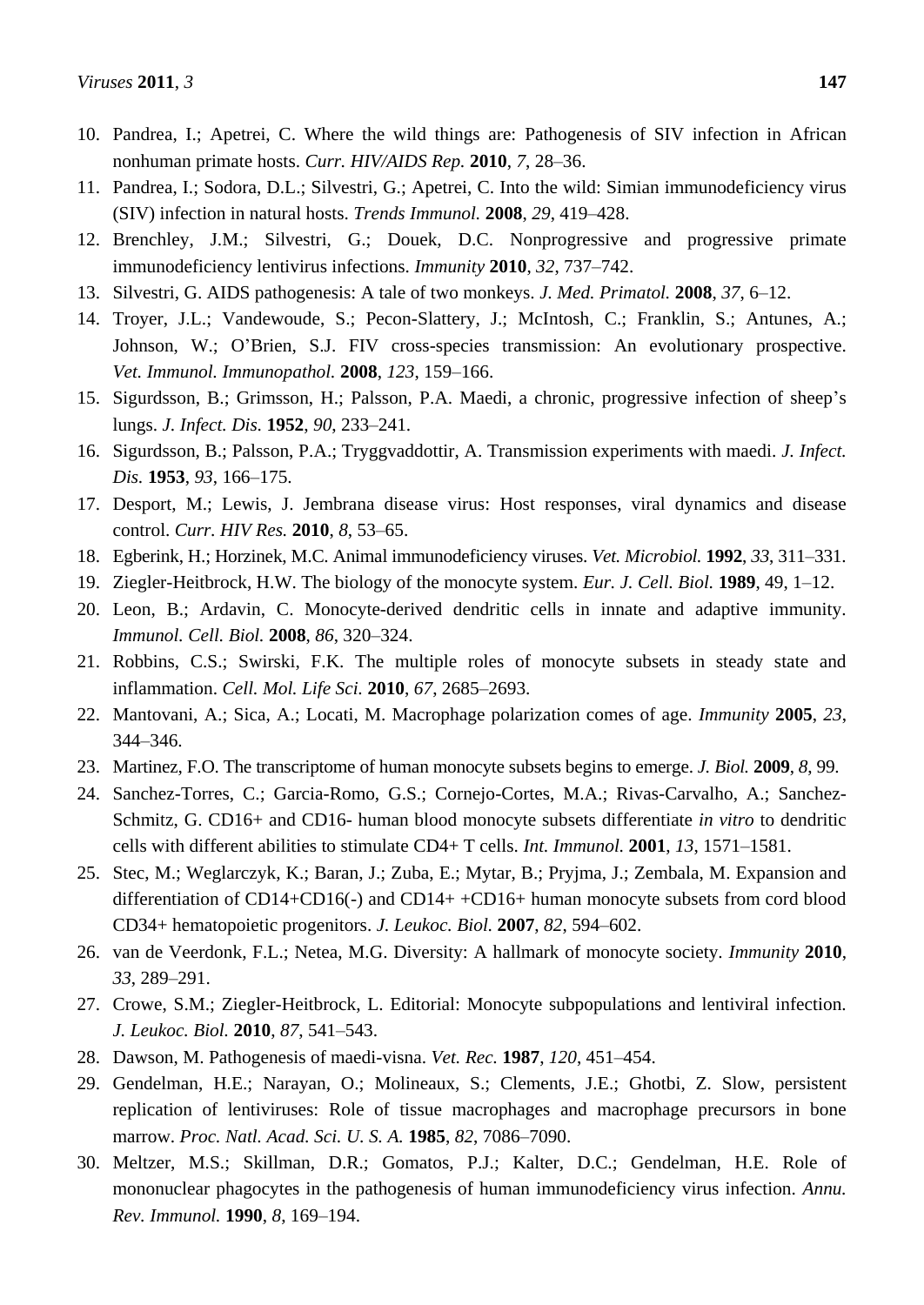- 31. Maury, W. Monocyte maturation controls expression of equine infectious anemia virus. *J. Virol.* **1994**, *68*, 6270–6279.
- 32. Sellon, D.C.; Perry, S.T.; Coggins, L.; Fuller, F.J. Wild-type equine infectious anemia virus replicates *in vivo* predominantly in tissue macrophages, not in peripheral blood monocytes. *J. Virol.* **1992**, *66*, 5906–5913.
- 33. Adeyemo, O.; Gao, R.J.; Lan, H.C. Cytokine production *in vitro* by macrophages of goats with caprine arthritis-encephalitis. *Cell. Mol. Biol. (Noisy-le-grand)* **1997**, *43*, 1031–1037.
- 34. Magnani, M.; Rossi, L.; Fraternale, A.; Silvotti, L.; Quintavalla, F.; Piedimonte, G.; Matteucci, D.; Baldinotti, F.; Bendinelli, M. Feline immunodeficiency virus infection of macrophages: *In vitro* and *in vivo* inhibition by dideoxycytidine-5'-triphosphate-loaded erythrocytes. *AIDS Res. Hum. Retroviruses* **1994**, *10*, 1179–1186.
- 35. Mizukoshi, F.; Baba, K.; Horiuchi, H.; Goto-Koshino, Y.; Setoguchi-Mukai, A.; Fujino, Y.; Ohno, K.; Moore, P.F.; Tsujimoto, H. Characterization of monocyte-derived dendritic cells from cats infected with feline immunodeficiency virus. *J. Vet. Med. Sci.* **2009**, *71*, 865–871.
- 36. Clabough, D.L.; Gebhard, D.; Flaherty, M.T.; Whetter, L.E.; Perry, S.T.; Coggins, L.; Fuller, F.J. Immune-mediated thrombocytopenia in horses infected with equine infectious anemia virus. *J. Virol.* **1991**, *65*, 6242–6251.
- 37. Asin, S.N.; Fanger, M.W.; Wildt-Perinic, D.; Ware, P.L.; Wira, C.R.; Howell, A.L. Transmission of HIV-1 by primary human uterine epithelial cells and stromal fibroblasts. *J. Infect. Dis.* **2004**, *190*, 236–245.
- 38. David, S.A.; Smith, M.S.; Lopez, G.J.; Adany, I.; Mukherjee, S.; Buch, S.; Goodenow, M.M.; Narayan, O. Selective transmission of R5-tropic HIV type 1 from dendritic cells to resting CD4+ T cells. *AIDS Res. Hum. Retroviruses* **2001**, *17*, 59–68.
- 39. Meng, G.; Wei, X.; Wu, X.; Sellers, M.T.; Decker, J.M.; Moldoveanu, Z.; Orenstein, J.M.; Graham, M.F.; Kappes, J. C.; Mestecky, J.; Shaw, G.M.; Smith, P.D. Primary intestinal epithelial cells selectively transfer R5 HIV-1 to CCR5+ cells. *Nat. Med.* **2002**, *8*, 150–156.
- 40. Satomi, M.; Shimizu, M.; Shinya, E.; Watari, E.; Owaki, A.; Hidaka, C.; Ichikawa, M.; Takeshita, T.; Takahashi, H. Transmission of macrophage-tropic HIV-1 by breast-milk macrophages via DC-SIGN. *J. Infect. Dis.* **2005**, *191*, 174–181.
- 41. Bangham, C.R. Retrovirus infections of the nervous system. *Curr. Opin. Neurol. Neurosurg.* **1993**, *6*, 176–181.
- 42. Krebs, F.C.; Ross, H.; McAllister, J.; Wigdahl, B. HIV-1-associated central nervous system dysfunction. *Adv. Pharmacol.* **2000**, *49*, 315–385.
- 43. Gras, G.; Kaul, M. Molecular mechanisms of neuroinvasion by monocytes-macrophages in HIV-1 infection. *Retrovirology* **2010**, *7*, 30.
- 44. Zink, M.C.; Narayan, O.; Kennedy, P.G.; Clements, J.E. Pathogenesis of visna/maedi and caprine arthritis-encephalitis: New leads on the mechanism of restricted virus replication and persistent inflammation. *Vet. Immunol. Immunopathol.* **1987**, *15*, 167–180.
- 45. Clements, J.E.; Gabuzda, D.H.; Gdovin, S.L. Cell type specific and viral regulation of visna virus gene expression. *Virus Res.* **1990**, *16*, 175–183.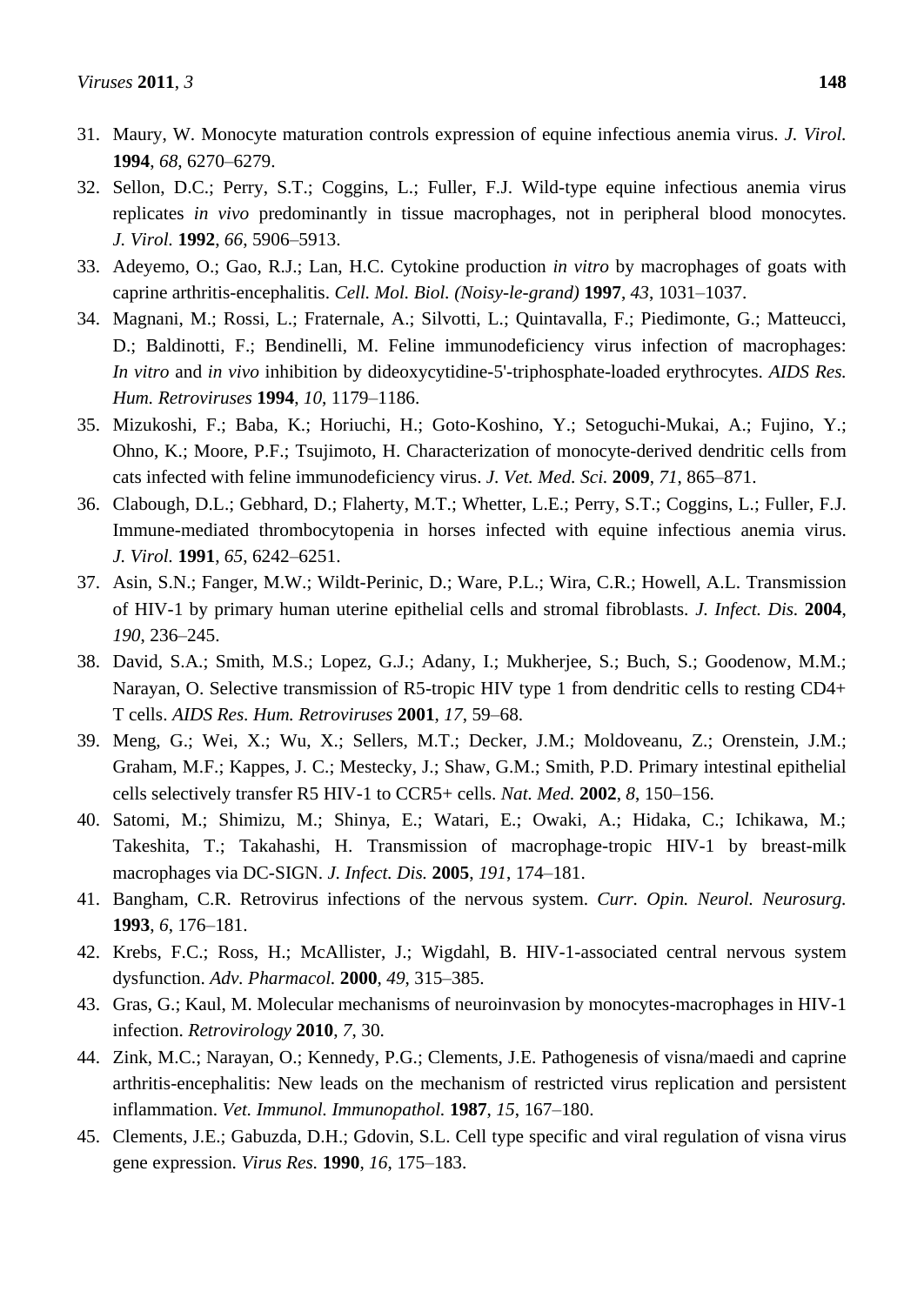- 46. Gabuzda, D.H.; Hess, J.L.; Small, J.A.; Clements, J.E. Regulation of the visna virus long terminal repeat in macrophages involves cellular factors that bind sequences containing AP-1 sites. *Mol. Cell. Biol.* **1989**, *9*, 2728–2733.
- 47. Haase, A.T. Pathogenesis of lentivirus infections. *Nature* **1986**, *322*, 130–136.
- 48. Peluso, R.; Haase, A.; Stowring, L.; Edwards, M.; Ventura, P. A Trojan Horse mechanism for the spread of visna virus in monocytes. *Virology* **1985**, *147*, 231–236.
- 49. Arfi, V.; Riviere, L.; Jarrosson-Wuilleme, L.; Goujon, C.; Rigal, D.; Darlix, J.L.; Cimarelli, A. Characterization of the early steps of infection of primary blood monocytes by human immunodeficiency virus type 1. *J. Virol.* **2008**, *82*, 6557–6565.
- 50. Sedaghat, A.R.; Siliciano, R.F.; Wilke, C.O. Constraints on the dominant mechanism for HIV viral dynamics in patients on raltegravir. *Antivir. Ther.* **2009**, *14*, 263–271.
- 51. O'Brien, W.A.; Namazi, A.; Kalhor, H.; Mao, S.H.; Zack, J.A.; Chen, I.S. Kinetics of human immunodeficiency virus type 1 reverse transcription in blood mononuclear phagocytes are slowed by limitations of nucleotide precursors. *J. Virol.* **1994**, *68*, 1258–1263.
- 52. Eisert, V.; Kreutz, M.; Becker, K.; Konigs, C.; Alex, U.; Rubsamen-Waigmann, H.; Andreesen, R.; von Briesen, H. Analysis of cellular factors influencing the replication of human immunodeficiency virus type I in human macrophages derived from blood of different healthy donors. *Virology* **2001**, *286*, 31–44.
- 53. Sonza, S.; Maerz, A.; Deacon, N.; Meanger, J.; Mills, J.; Crowe, S. Human immunodeficiency virus type 1 replication is blocked prior to reverse transcription and integration in freshly isolated peripheral blood monocytes. *J. Virol.* **1996**, *70*, 3863–3869.
- 54. Redel, L.; Le Douce, V.; Cherrier, T.; Marban, C.; Janossy, A.; Aunis, D.; Van Lint, C.; Rohr, O.; Schwartz, C. HIV-1 regulation of latency in the monocyte-macrophage lineage and in CD4+ T lymphocytes. *J. Leukoc. Biol.* **2010**, *87*, 575–588.
- 55. Pincha, M.; Sundarasetty, B.S.; Stripecke, R. Lentiviral vectors for immunization: An inflammatory field. *Expert Rev. Vaccine.* **2010**, *9*, 309–321.
- 56. Smits, E.L.; Anguille, S.; Cools, N.; Berneman, Z.N.; Van Tendeloo, V.F. Dendritic cell-based cancer gene therapy. *Hum. Gene Ther.* **2009**, *20*, 1106–1118.
- 57. Lusk, C.P.; Blobel, G.; King, M.C. Highway to the inner nuclear membrane: Rules for the road. *Nat. Rev. Mol. Cell Biol.* **2007**, *8*, 414–420.
- 58. Jarrosson-Wuilleme, L.; Goujon, C.; Bernaud, J.; Rigal, D.; Darlix, J.L.; Cimarelli, A. Transduction of nondividing human macrophages with gammaretrovirus-derived vectors. *J. Virol.* **2006**, *80*, 1152–1159.
- 59. Katz, R.A.; Greger, J.G.; Darby, K.; Boimel, P.; Rall, G.F.; Skalka, A.M. Transduction of interphase cells by avian sarcoma virus. *J. Virol.* **2002**, *76*, 5422–5434.
- 60. Greger, J.G.; Katz, R.A.; Taganov, K.; Rall, G.F.; Skalka, A.M. Transduction of terminally differentiated neurons by avian sarcoma virus. *J. Virol.* **2004**, *78*, 4902–4906.
- 61. Mergia, A.; Chari, S.; Kolson, D.L.; Goodenow, M.M.; Ciccarone, T. The efficiency of simian foamy virus vector type-1 (SFV-1) in nondividing cells and in human PBLs. *Virology* **2001**, *280*, 243–252.
- 62. Fassati, A. HIV infection of non-dividing cells: A divisive problem. *Retrovirology* **2006**, *3*, 74.
- 63. Bukrinsky, M. A hard way to the nucleus. *Mol. Med.* **2004**, *10*, 1–5.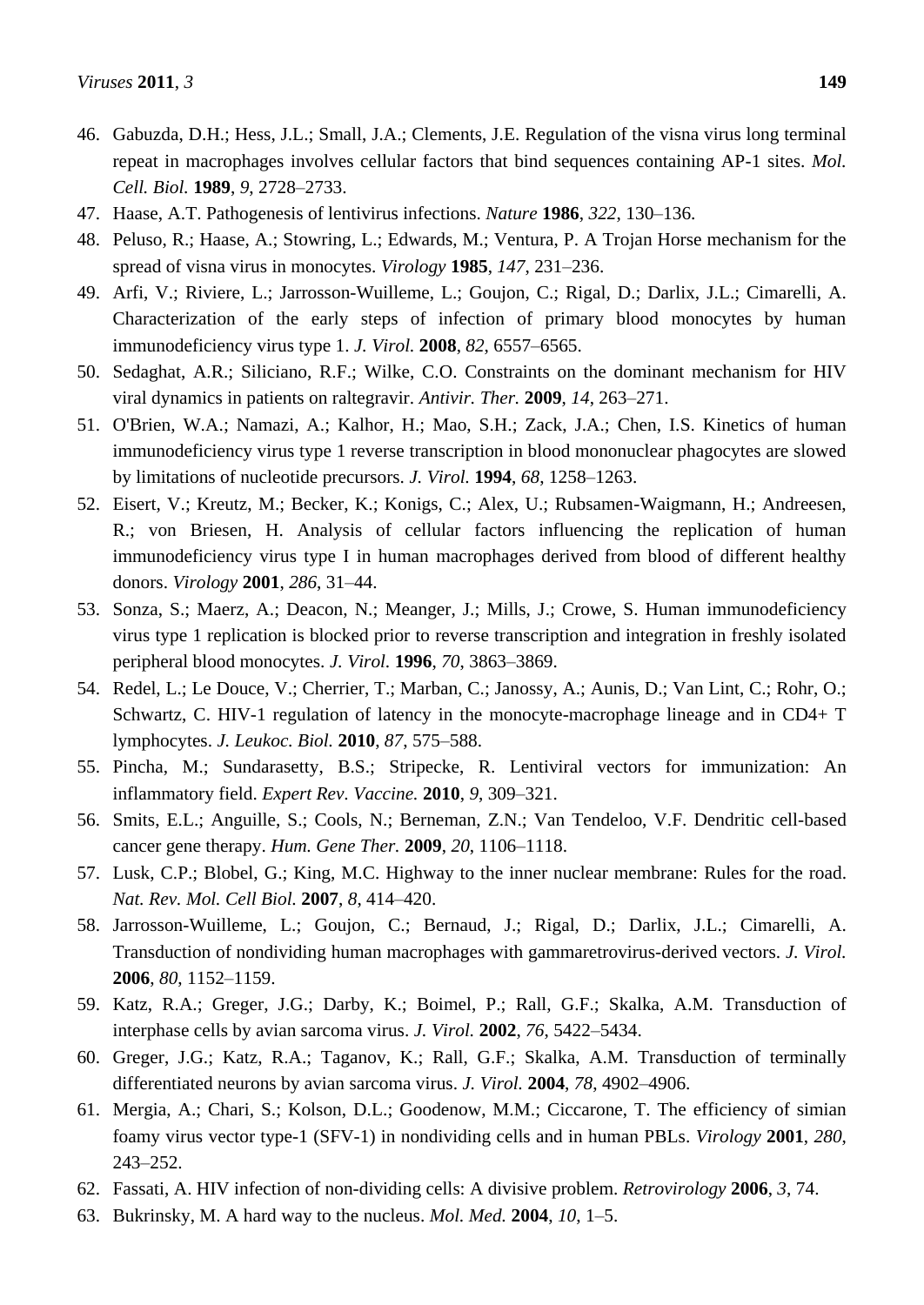- 64. Yamashita, M.; Emerman, M. Retroviral infection of non-dividing cells: Old and new perspectives. *Virology* **2006**, *344*, 88–93.
- 65. Bukrinsky, M.I.; Haffar, O.K. HIV-1 nuclear import: In search of a leader. *Front. Biosci.* **1999**, *4*, D772–D781.
- 66. Goldfarb, D.S. HIV-1 virology. Simply Marvelous nuclear transport. *Curr. Biol.* **1995**, *5*, 570–573.
- 67. Stevenson, M. HIV nuclear import: What's the flap? *Nat. Med.* **2000**, *6*, 626–628.
- 68. Harris, J.D.; Scott, J.V.; Traynor, B.; Brahic, M.; Stowring, L.; Ventura, P.; Haase, A.T.; Peluso, R. Visna virus DNA: Discovery of a novel gapped structure. *Virology* **1981**, *113*, 573–583.
- 69. Kupiec, J.J.; Tobaly-Tapiero, J.; Canivet, M.; Santillana-Hayat, M.; Flugel, R.M.; Peries, J.; Emanoil-Ravier, R. Evidence for a gapped linear duplex DNA intermediate in the replicative cycle of human and simian spumaviruses. *Nucleic Acids Res.* **1988**, *16*, 9557–9565.
- 70. Heyman, T.; Agoutin, B.; Friant, S.; Wilhelm, F.X.; Wilhelm, M.L. Plus-strand DNA synthesis of the yeast retrotransposon Ty1 is initiated at two sites, PPT1 next to the 3' LTR and PPT2 within the pol gene. PPT1 is sufficient for Ty1 transposition. *J. Mol. Biol.* **1995**, *253*, 291–303.
- 71. Peters, K.; Barg, N.; Gartner, K.; Rethwilm, A. Complex effects of foamy virus central purinerich regions on viral replication. *Virology* **2008**, *373*, 51–60.
- 72. Follenzi, A.; Ailles, L.E.; Bakovic, S.; Geuna, M.; Naldini, L. Gene transfer by lentiviral vectors is limited by nuclear translocation and rescued by HIV-1 pol sequences. *Nat. Genet.* **2000**, *25*, 217–222.
- 73. Sirven, A.; Pflumio, F.; Zennou, V.; Titeux, M.; Vainchenker, W.; Coulombel, L.; Dubart-Kupperschmitt, A.; Charneau, P. The human immunodeficiency virus type-1 central DNA flap is a crucial determinant for lentiviral vector nuclear import and gene transduction of human hematopoietic stem cells. *Blood* **2000**, *96*, 4103–4110.
- 74. Zennou, V.; Petit, C.; Guetard, D.; Nerhbass, U.; Montagnier, L.; Charneau, P. HIV-1 genome nuclear import is mediated by a central DNA flap. *Cell* **2000**, *101*, 173–185.
- 75. Naldini, L.; Blomer, U.; Gallay, P.; Ory, D.; Mulligan, R.; Gage, F.H.; Verma, I.M.; Trono, D. *In vivo* gene delivery and stable transduction of nondividing cells by a lentiviral vector. *Science*  **1996**, *272*, 263–267.
- 76. Limon, A.; Nakajima, N.; Lu, R.; Ghory, H.Z.; Engelman, A. Wild-type levels of nuclear localization and human immunodeficiency virus type 1 replication in the absence of the central DNA flap. *J. Virol.* **2002**, *76*, 12078–12086.
- 77. Van Maele, B.; De Rijck, J.; De Clercq, E.; Debyser, Z. Impact of the central polypurine tract on the kinetics of human immunodeficiency virus type 1 vector transduction. *J. Virol.* **2003**, *77*, 4685–4694.
- 78. Riviere, L.; Darlix, J.L.; Cimarelli, A. Analysis of the viral elements required in the nuclear import of HIV-1 DNA. *J. Virol.* **2010**, *84*, 729–739.
- 79. Dvorin, J.D.; Bell, P.; Maul, G.G.; Yamashita, M.; Emerman, M.; Malim, M.H. Reassessment of the roles of integrase and the central DNA flap in human immunodeficiency virus type 1 nuclear import. *J. Virol.* **2002**, *76*, 12087–12096.
- 80. Skasko, M.; Kim, B. Compensatory role of human immunodeficiency virus central polypurine tract sequence in kinetically disrupted reverse transcription. *J. Virol.* **2008**, *82*, 7716–7720.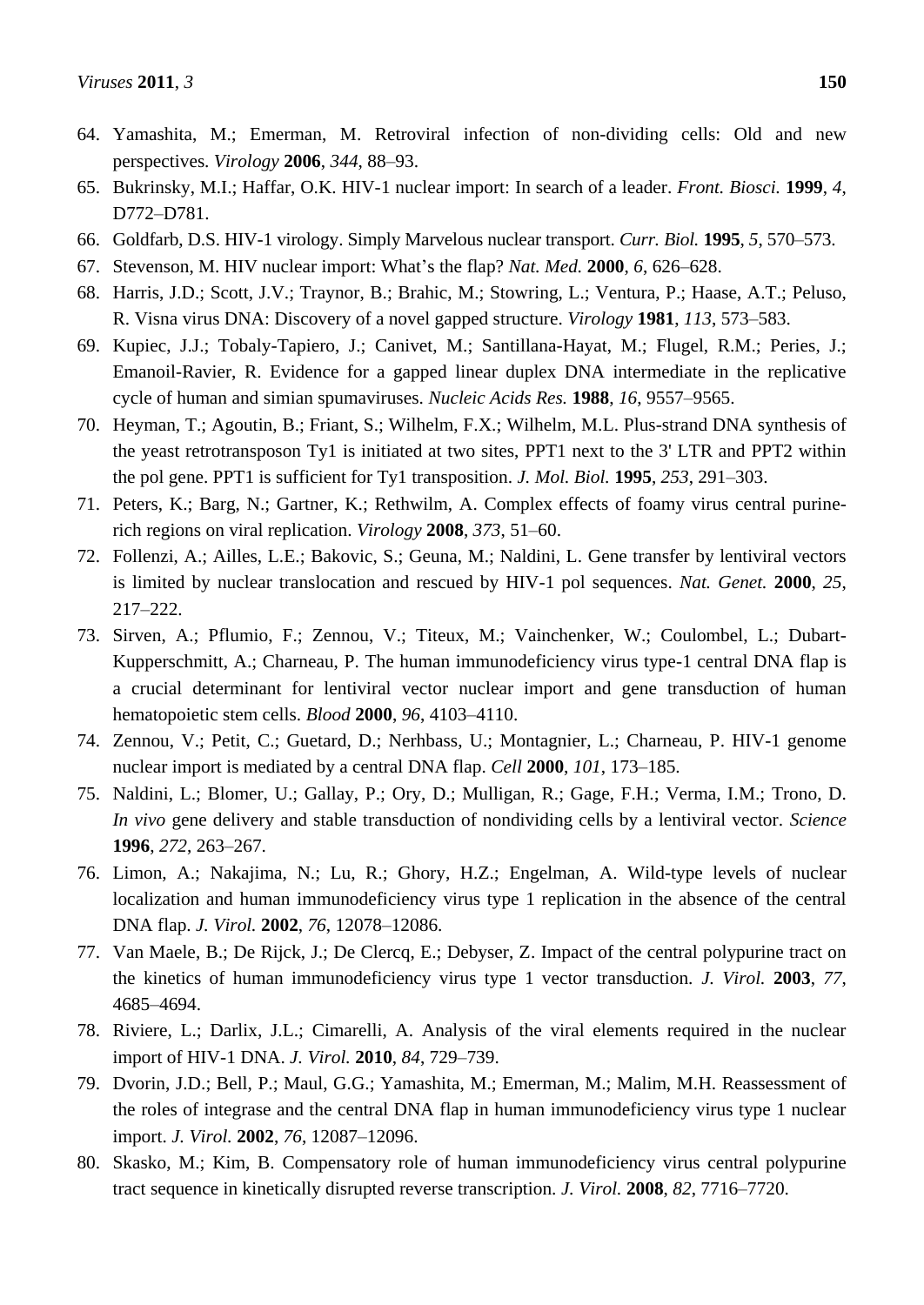- 81. Hu, C.; Saenz, D.T.; Fadel, H.J.; Walker, W.; Peretz, M.; Poeschla, E.M. The HIV-1 central polypurine tract functions as a second line of defense against APOBEC3G/F. *J. Virol.* **2010**, *84*, 11981–11993.
- 82. Suspene, R.; Rusniok, C.; Vartanian, J.P.; Wain-Hobson, S. Twin gradients in APOBEC3 edited HIV-1 DNA reflect the dynamics of lentiviral replication. *Nucleic Acids Res.* **2006**, *34*, 4677–4684.
- 83. Wurtzer, S.; Goubard, A.; Mammano, F.; Saragosti, S.; Lecossier, D.; Hance, A.J.; Clavel, F. Functional central polypurine tract provides downstream protection of the human immunodeficiency virus type 1 genome from editing by APOBEC3G and APOBEC3B. *J. Virol.* **2006**, *80*, 3679–3683.
- 84. Farnet, C.M.; Haseltine, W.A. Determination of viral proteins present in the human immunodeficiency virus type 1 preintegration complex. *J. Virol.* **1991**, *65*, 1910–1915.
- 85. Bowerman, B.; Brown, P.O.; Bishop, J.M.; Varmus, H.E. A nucleoprotein complex mediates the integration of retroviral DNA. *Genes Dev.* **1989**, *3*, 469–478.
- 86. Fassati, A.; Goff, S.P. Characterization of intracellular reverse transcription complexes of Moloney murine leukemia virus. *J. Virol.* **1999**, *73*, 8919–8925.
- 87. Fassati, A.; Goff, S. P. Characterization of intracellular reverse transcription complexes of human immunodeficiency virus type 1. *J. Virol.* **2001**, *75*, 3626–3635.
- 88. Miller, M.D.; Farnet, C.M.; Bushman, F.D. Human immunodeficiency virus type 1 preintegration complexes: Studies of organization and composition. *J. Virol.* **1997**, *71*, 5382–5390.
- 89. Yamashita, M.; Emerman, M. Capsid is a dominant determinant of retrovirus infectivity in nondividing cells. *J. Virol.* **2004**, *78*, 5670–5678.
- 90. Yamashita, M.; Emerman, M. Cellular restriction targeting viral capsids perturbs human immunodeficiency virus type 1 infection of nondividing cells. *J. Virol.* **2009**, *83*, 9835–9843.
- 91. Yamashita, M.; Perez, O.; Hope, T.J.; Emerman, M. Evidence for direct involvement of the capsid protein in HIV infection of nondividing cells. *PLoS Pathog.* **2007**, *3*, 1502–1510.
- 92. Dismuke, D.J.; Aiken, C. Evidence for a functional link between uncoating of the human immunodeficiency virus type 1 core and nuclear import of the viral preintegration complex. *J. Virol.* **2006**, *80*, 3712–3720.
- 93. Qi, M.; Yang, R.; Aiken, C. Cyclophilin A-dependent restriction of human immunodeficiency virus type 1 capsid mutants for infection of nondividing cells. *J. Virol.* **2008**, *82*, 12001–12008.
- 94. Lee, K.; Ambrose, Z.; Martin, T.D.; Oztop, I.; Mulky, A.; Julias, J.G.; Vandegraaff, N.; Baumann, J.G.; Wang, R.; Yuen, W.; *et al*. Flexible use of nuclear import pathways by HIV-1. *Cell Host Microbe* **2010**, *7*, 221–233.
- 95. Arfi, V.; Lienard, J.; Nguyen, X.N.; Berger, G.; Rigal, D.; Darlix, J.L.; Cimarelli, A. Characterization of the behavior of functional viral genomes during the early steps of human immunodeficiency virus type 1 infection. *J. Virol.* **2009**, *83*, 7524–7535.
- 96. Wacharapornin, P.; Lauhakirti, D.; Auewarakul, P. The effect of capsid mutations on HIV-1 uncoating. *Virology* **2007**, *358*, 48–54.
- 97. Arhel, N.J.; Souquere-Besse, S.; Munier, S.; Souque, P.; Guadagnini, S.; Rutherford, S.; Prevost, M.C.; Allen, T.D.; Charneau, P. HIV-1 DNA Flap formation promotes uncoating of the pre-integration complex at the nuclear pore. *EMBO J.* **2007**, *26*, 3025–37.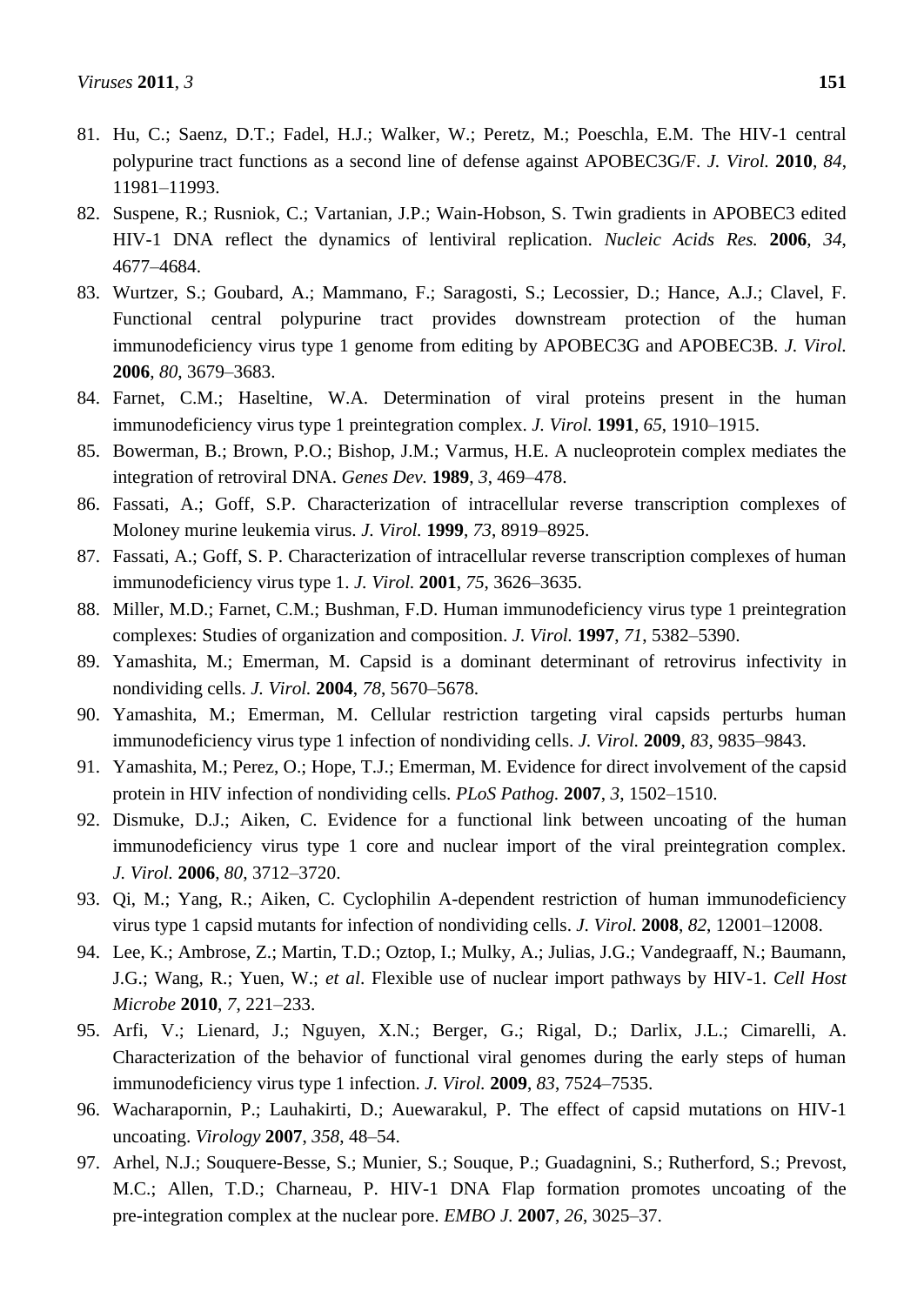- 98. Iordanskiy, S.; Berro, R.; Altieri, M.; Kashanchi, F.; Bukrinsky, M. Intracytoplasmic maturation of the human immunodeficiency virus type 1 reverse transcription complexes determines their capacity to integrate into chromatin. *Retrovirology* **2006**, *3*, 4.
- 99. Brass, A.L.; Dykxhoorn, D.M.; Benita, Y.; Yan, N.; Engelman, A.; Xavier, R.J.; Lieberman, J.; Elledge, S.J. Identification of host proteins required for HIV infection through a functional genomic screen. *Science* **2008**, *319*, 921–926.
- 100. Konig, R.; Zhou, Y.; Elleder, D.; Diamond, T.L.; Bonamy, G.M.; Irelan, J.T.; Chiang, C.Y.; Tu, B.P.; De Jesus, P.D.; Lilley, C.E.; *et al*. Global analysis of host-pathogen interactions that regulate early-stage HIV-1 replication. *Cell* **2008**, *135*, 49–60.
- 101. Zhou, H.; Xu, M.; Huang, Q.; Gates, A.T.; Zhang, X.D.; Castle, J.C.; Stec, E.; Ferrer, M.; Strulovici, B.; Hazuda, D J.; Espeseth, A.S. Genome-scale RNAi screen for host factors required for HIV replication. *Cell Host Microbe* **2008**, *4*, 495–504.
- 102. Ao, Z.; Danappa Jayappa, K.; Wang, B.; Zheng, Y.; Kung, S.; Rassart, E.; Depping, R.; Kohler, M.; Cohen, E. A.; Yao, X. Importin alpha3 interacts with HIV-1 integrase and contributes to HIV-1 nuclear import and replication. *J. Virol.* **2010**, *84*, 8650–8663.
- 103. Fassati, A.; Gorlich, D.; Harrison, I.; Zaytseva, L.; Mingot, J.M. Nuclear import of HIV-1 intracellular reverse transcription complexes is mediated by importin 7. *EMBO J.* **2003**, *22*, 3675–3685.
- 104. Christ, F.; Thys, W.; De Rijck, J.; Gijsbers, R.; Albanese, A.; Arosio, D.; Emiliani, S.; Rain, J.C.; Benarous, R.; Cereseto, A.; Debyser, Z. Transportin-SR2 imports HIV into the nucleus. *Curr. Biol.* **2008**, *18*, 1192–1202.
- 105. Ao, Z.; Huang, G.; Yao, H.; Xu, Z.; Labine, M.; Cochrane, A. W.; Yao, X. Interaction of human immunodeficiency virus type 1 integrase with cellular nuclear import receptor importin 7 and its impact on viral replication. *J. Biol. Chem.* **2007**, *282*, 13456–13467.
- 106. Krishnan, L.; Matreyek, K.A.; Oztop, I.; Lee, K.; Tipper, C.H.; Li, X.; Dar, M.J.; Kewalramani, V.N.; Engelman, A. The requirement for cellular transportin 3 (TNPO3 or TRN-SR2) during infection maps to human immunodeficiency virus type 1 capsid and not integrase. *J. Virol.* **2010**, *84*, 397–406.
- 107. Mann, R.; Mulligan, R.C.; Baltimore, D. Construction of a retrovirus packaging mutant and its use to produce helper-free defective retrovirus. *Cell* **1983**, *33*, 153–159.
- 108. Helseth, E.; Kowalski, M.; Gabuzda, D.; Olshevsky, U.; Haseltine, W.; Sodroski, J. Rapid complementation assays measuring replicative potential of human immunodeficiency virus type 1 envelope glycoprotein mutants. *J. Virol.* **1990**, *64*, 2416–2420.
- 109. Page, K.A.; Landau, N.R.; Littman, D.R. Construction and use of a human immunodeficiency virus vector for analysis of virus infectivity. *J. Virol.* **1990**, *64*, 5270–5276.
- 110. Landau, N.R.; Page, K.A.; Littman, D.R. Pseudotyping with human T-cell leukemia virus type I broadens the human immunodeficiency virus host range. *J. Virol.* **1991**, *65*, 162–169.
- 111. Poznansky, M.; Lever, A.; Bergeron, L.; Haseltine, W.; Sodroski, J. Gene transfer into human lymphocytes by a defective human immunodeficiency virus type 1 vector. *J. Virol.* **1991**, *65*, 532–536.
- 112. Buchschacher, G.L. Jr.; Panganiban, A.T. Human immunodeficiency virus vectors for inducible expression of foreign genes. *J. Virol.* **1992**, *66*, 2731–2739.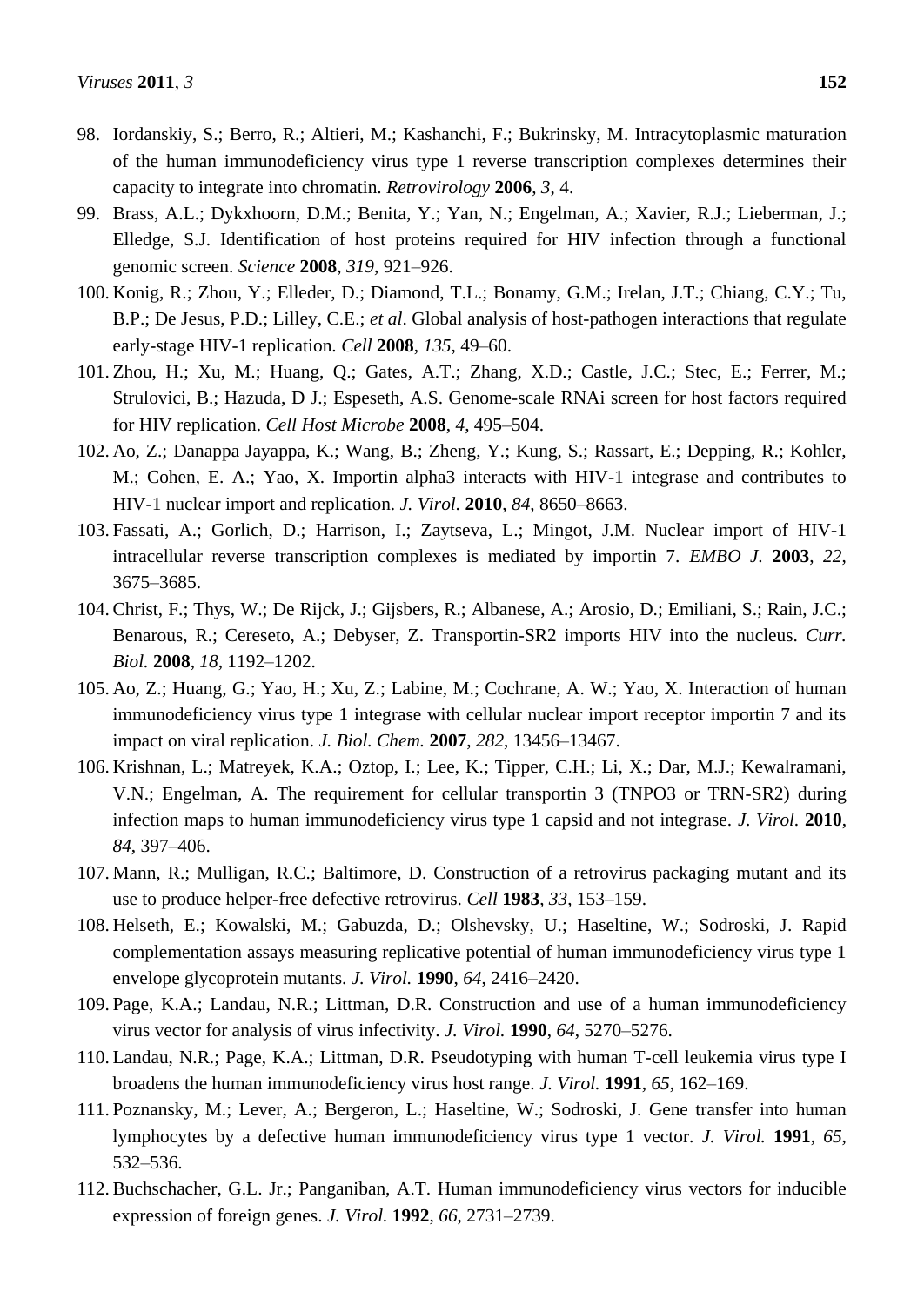- 113. Parolin, C.; Dorfman, T.; Palu, G.; Gottlinger, H.; Sodroski, J. Analysis in human immunodeficiency virus type 1 vectors of cis-acting sequences that affect gene transfer into human lymphocytes. *J. Virol.* **1994**, *68*, 3888–3895.
- 114. Zufferey, R.; Nagy, D.; Mandel, R.J.; Naldini, L.; Trono, D. Multiply attenuated lentiviral vector achieves efficient gene delivery *in vivo*. *Nat. Biotechnol.* **1997**, *15*, 871–875.
- 115. Dull, T.; Zufferey, R.; Kelly, M.; Mandel, R.J.; Nguyen, M.; Trono, D.; Naldini, L. A thirdgeneration lentivirus vector with a conditional packaging system. *J. Virol.* **1998**, *72*, 8463–8471.
- 116. Zufferey, R.; Donello, J.E.; Trono, D.; Hope, T.J. Woodchuck hepatitis virus posttranscriptional regulatory element enhances expression of transgenes delivered by retroviral vectors. *J. Virol.* **1999**, *73*, 2886–2892.
- 117. Sun, J.; Li, D.; Hao, Y.; Zhang, Y.; Fan, W.; Fu, J.; Hu, Y.; Liu, Y.; Shao, Y. Posttranscriptional regulatory elements enhance antigen expression and DNA vaccine efficacy. *DNA Cell Biol.* **2009**, *28*, 233–240.
- 118. Iwakuma, T.; Cui, Y.; Chang, L.J. Self-inactivating lentiviral vectors with U3 and U5 modifications. *Virology* **1999**, *261*, 120–132.
- 119. Schambach, A.; Bohne, J.; Chandra, S.; Will, E.; Margison, G.P.; Williams, D.A.; Baum, C. Equal potency of gammaretroviral and lentiviral SIN vectors for expression of O6-methylguanine-DNA methyltransferase in hematopoietic cells. *Mol. Ther.* **2006**, *13*, 391–400.
- 120. Miyoshi, H.; Blomer, U.; Takahashi, M.; Gage, F.H.; Verma, I.M. Development of a selfinactivating lentivirus vector. *J. Virol.* **1998**, *72*, 8150–8157.
- 121. Zufferey, R.; Dull, T.; Mandel, R.J.; Bukovsky, A.; Quiroz, D.; Naldini, L.; Trono, D. Self-inactivating lentivirus vector for safe and efficient *in vivo* gene delivery. *J. Virol.* **1998**, 72, 9873–9880.
- 122. Bokhoven, M.; Stephen, S.L.; Knight, S.; Gevers, E.F.; Robinson, I.C.; Takeuchi, Y.; Collins, M.K. Insertional gene activation by lentiviral and gammaretroviral vectors. *J. Virol.* **2009**, *83*, 283–294.
- 123. Zennou, V.; Serguera, C.; Sarkis, C.; Colin, P.; Perret, E.; Mallet, J.; Charneau, P. The HIV-1 DNA flap stimulates HIV vector-mediated cell transduction in the brain. *Nat. Biotechnol.* **2001**, *19*, 446–450.
- 124. Sandrin, V.; Russell, S.J.; Cosset, F.L. Targeting retroviral and lentiviral vectors. *Curr. Top. Microbiol. Immunol.* **2003**, *281*, 137–178.
- 125. Geijtenbeek, T.B.; Torensma, R.; van Vliet, S.J.; van Duijnhoven, G.C.; Adema, G.J.; van Kooyk, Y.; Figdor, C.G. Identification of DC-SIGN, a novel dendritic cell-specific ICAM-3 receptor that supports primary immune responses. *Cell* **2000**, *100*, 575–585.
- 126. Yang, L.; Yang, H.; Rideout, K.; Cho, T.; Joo, K.I.; Ziegler, L.; Elliot, A.; Walls, A.; Yu, D.; Baltimore, D.; Wang, P. Engineered lentivector targeting of dendritic cells for *in vivo* immunization. *Nat. Biotechnol.* **2008**, *26*, 326–334.
- 127. Yang, L.; Bailey, L.; Baltimore, D.; Wang, P. Targeting lentiviral vectors to specific cell types *in vivo*. *Proc. Natl. Acad. Sci. U. S. A.* **2006**, *103*, 11479–11484.
- 128. Serafini, M.; Naldini, L.; Introna, M. Molecular evidence of inefficient transduction of proliferating human B lymphocytes by VSV-pseudotyped HIV-1-derived lentivectors. *Virology*  **2004**, *325*, 413–424.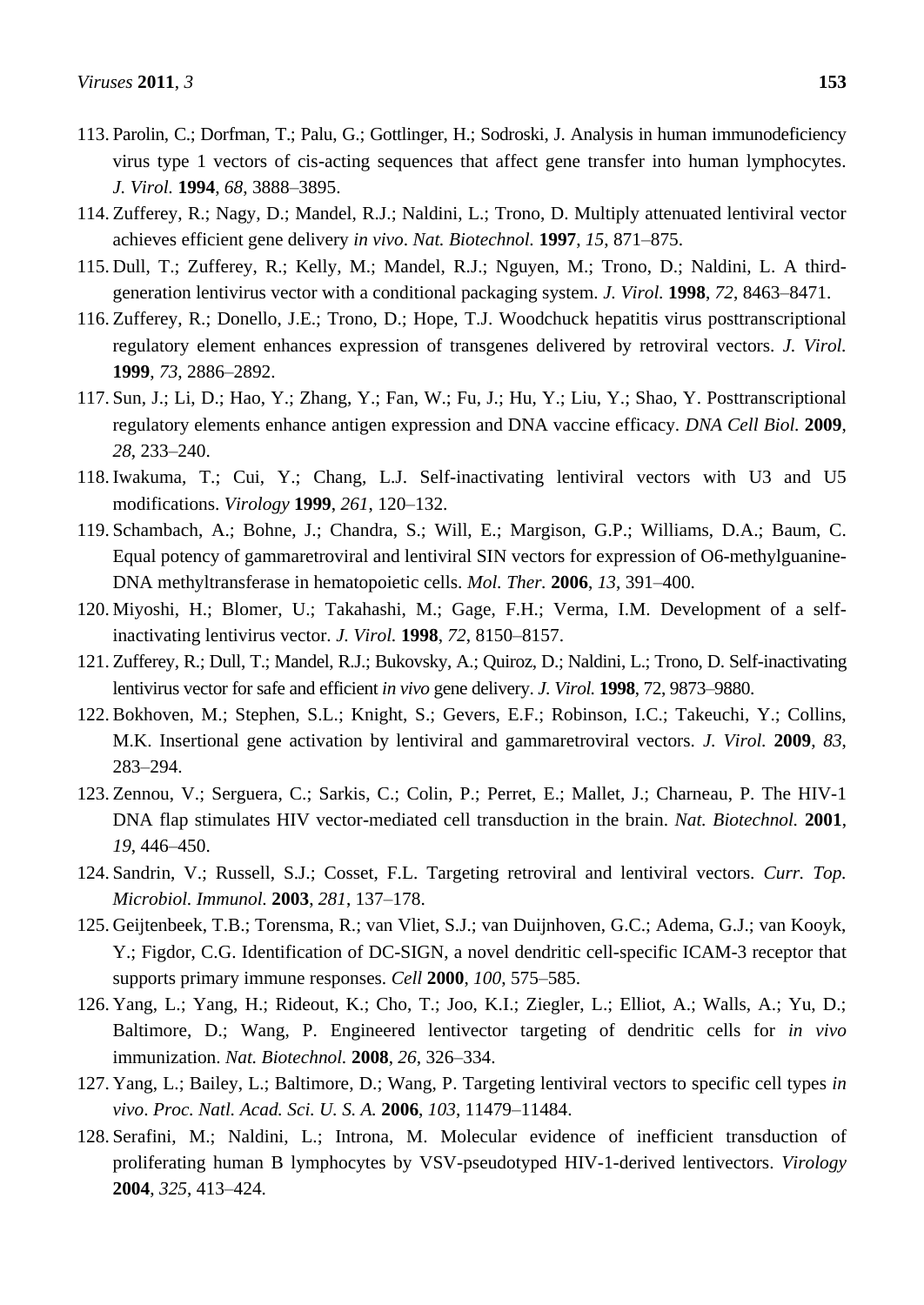- 129. Frecha, C.; Costa, C.; Levy, C.; Negre, D.; Russell, S.J.; Maisner, A.; Salles, G.; Peng, K.W.; Cosset, F.L.; Verhoeyen, E. Efficient and stable transduction of resting B lymphocytes and primary chronic lymphocyte leukemia cells using measles virus gp displaying lentiviral vectors. *Blood* **2009**, *114*, 3173–3180.
- 130. Verhoeyen, E.; Dardalhon, V.; Ducrey-Rundquist, O.; Trono, D.; Taylor, N.; Cosset, F.L. IL-7 surface-engineered lentiviral vectors promote survival and efficient gene transfer in resting primary T lymphocytes. *Blood* **2003**, *101*, 2167–2174.
- 131. Azzouz, M.; Ralph, G.S.; Storkebaum, E.; Walmsley, L.E.; Mitrophanous, K.A.; Kingsman, S.M.; Carmeliet, P.; Mazarakis, N.D. VEGF delivery with retrogradely transported lentivector prolongs survival in a mouse ALS model. *Nature* **2004**, *429*, 413–417.
- 132. Mazarakis, N.D.; Azzouz, M.; Rohll, J.B.; Ellard, F.M.; Wilkes, F.J.; Olsen, A.L.; Carter, E.E.; Barber, R.D.; Baban, D.F.; Kingsman, S.M.; Kingsman, A.J.; O'Malley, K.; Mitrophanous, K.A. Rabies virus glycoprotein pseudotyping of lentiviral vectors enables retrograde axonal transport and access to the nervous system after peripheral delivery. *Hum. Mol. Genet.* **2001**, *10*, 2109–2121.
- 133. Goujon, C.; Jarrosson-Wuilleme, L.; Bernaud, J.; Rigal, D.; Darlix, J.L.; Cimarelli, A. With a little help from a friend: Increasing HIV transduction of monocyte-derived dendritic cells with virion-like particles of SIV(MAC). *Gene Ther.* **2006**, *13*, 991–994.
- 134. Goujon, C.; Riviere, L.; Jarrosson-Wuilleme, L.; Bernaud, J.; Rigal, D.; Darlix, J.L.; Cimarelli, A. SIVSM/HIV-2 Vpx proteins promote retroviral escape from a proteasome-dependent restriction pathway present in human dendritic cells. *Retrovirology* **2007**, *4*, 2.
- 135. Goujon, C.; Arfi, V.; Pertel, T.; Luban, J.; Lienard, J.; Rigal, D.; Darlix, J.L.; Cimarelli, A. Characterization of simian immunodeficiency virus SIVSM/human immunodeficiency virus type 2 Vpx function in human myeloid cells. *J. Virol.* **2008**, *82*, 12335–12345.
- 136. Bergamaschi, A.; Ayinde, D.; David, A.; Le Rouzic, E.; Morel, M.; Collin, G.; Descamps, D.; Damond, F.; Brun-Vezinet, F.; Nisole, S.; Margottin-Goguet, F.; Pancino, G.; Transy, C. The human immunodeficiency virus type 2 Vpx protein usurps the CUL4A-DDB1 DCAF1 ubiquitin ligase to overcome a postentry block in macrophage infection. *J. Virol.* **2009**, *83*, 4854–4860.
- 137. Srivastava, S.; Swanson, S.K.; Manel, N.; Florens, L.; Washburn, M.P.; Skowronski, J. Lentiviral Vpx accessory factor targets VprBP/DCAF1 substrate adaptor for cullin 4 E3 ubiquitin ligase to enable macrophage infection. *PLoS Pathog.* **2008**, *4*, e1000059.
- 138. Sharova, N.; Wu, Y.; Zhu, X.; Stranska, R.; Kaushik, R.; Sharkey, M.; Stevenson, M. Primate lentiviral Vpx commandeers DDB1 to counteract a macrophage restriction. *PLoS Pathog.* **2008**, *4*, e1000057.
- 139. Hirsch, V.M.; Sharkey, M.E.; Brown, C.R.; Brichacek, B.; Goldstein, S.; Wakefield, J.; Byrum, R.; Elkins, W.R.; Hahn, B.H.; Lifson, J.D.; Stevenson, M. Vpx is required for dissemination and pathogenesis of SIV(SM) PBj: Evidence of macrophage-dependent viral amplification. *Nat. Med.* **1998**, *4*, 1401–1408.
- 140. Berger, G.; Goujon, C.; Darlix, J.L.; Cimarelli, A. SIVMAC Vpx improves the transduction of dendritic cells with nonintegrative HIV-1-derived vectors. *Gene Ther.* **2009**, *16*, 159–163.
- 141. Chen, X.; He, J.; Chang, L.J. Alteration of T cell immunity by lentiviral transduction of human monocyte-derived dendritic cells. *Retrovirology* **2004**, *1*, 37.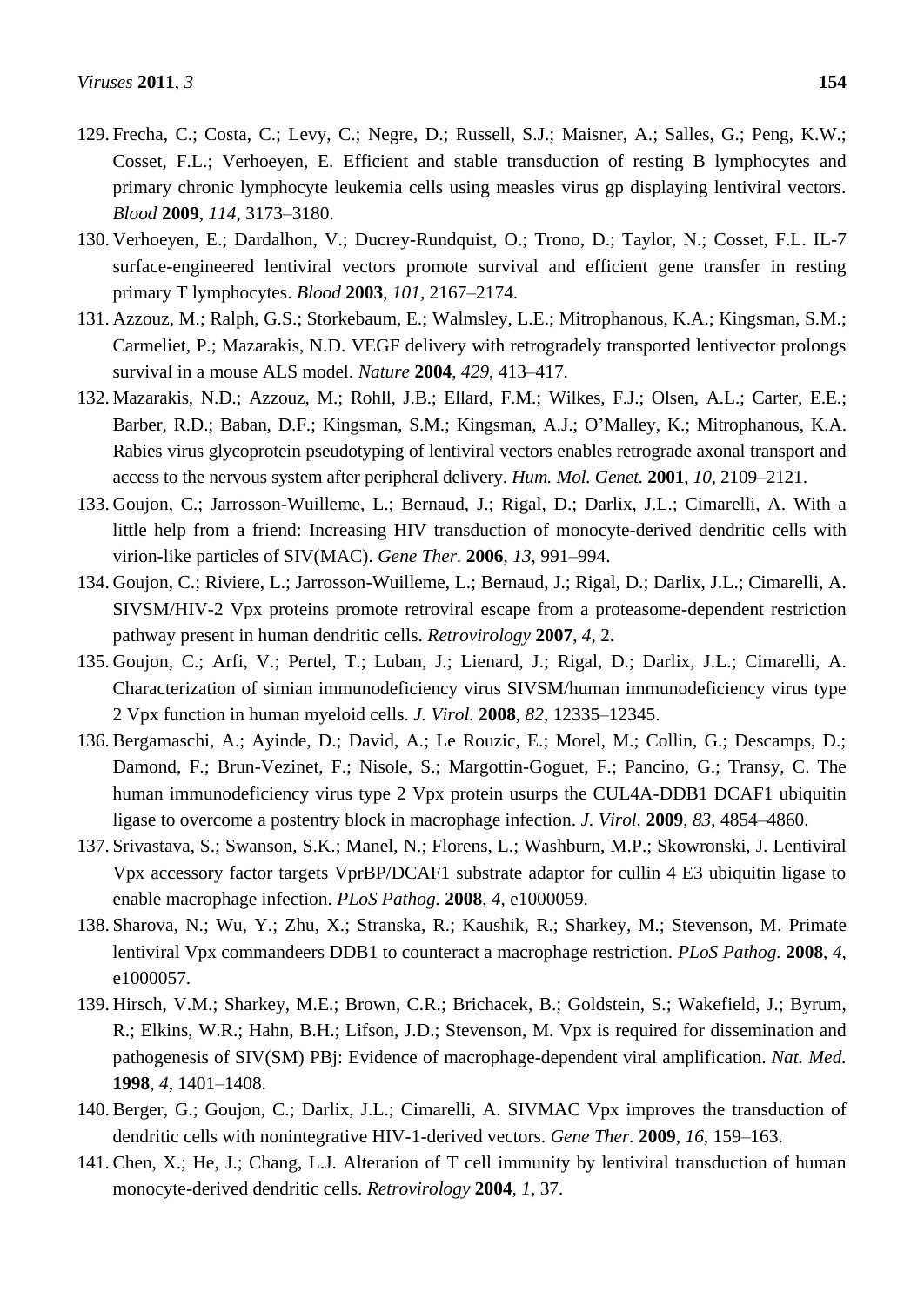- 142. Tan, P.H.; Beutelspacher, S.C.; Xue, S.A.; Wang, Y.H.; Mitchell, P.; McAlister, J.C.; Larkin, D.F.; McClure, M.O.; Stauss, H.J.; Ritter, M.A.; Lombardi, G.; George, A.J. Modulation of human dendritic-cell function following transduction with viral vectors: Implications for gene therapy. *Blood* **2005**, *105*, 3824–3832.
- 143. Sheehy, A.M.; Gaddis, N.C.; Choi, J.D.; Malim, M.H. Isolation of a human gene that inhibits HIV-1 infection and is suppressed by the viral Vif protein. *Nature* **2002**, *418*, 646–650.
- 144. Stremlau, M.; Owens, C.M.; Perron, M.J.; Kiessling, M.; Autissier, P.; Sodroski, J. The cytoplasmic body component TRIM5alpha restricts HIV-1 infection in Old World monkeys. *Nature* **2004**, *427*, 848–853.
- 145. LaBonte, J.A.; Babcock, G.J.; Patel, T.; Sodroski, J. Blockade of HIV-1 infection of New World monkey cells occurs primarily at the stage of virus entry. *J. Exp. Med.* **2002**, *196*, 431–445.
- 146. Cowan, S.; Hatziioannou, T.; Cunningham, T.; Muesing, M.A.; Gottlinger, H.G.; Bieniasz, P.D. Cellular inhibitors with Fv1-like activity restrict human and simian immunodeficiency virus tropism. *Proc. Natl. Acad. Sci. U. S. A.* **2002**, *99*, 11914–11919.
- 147. Hatziioannou, T.; Cowan, S.; Goff, S.P.; Bieniasz, P.D.; Towers, G.J. Restriction of multiple divergent retroviruses by Lv1 and Ref1. *EMBO J.* **2003**, *22*, 385–394.
- 148. Stremlau, M.; Perron, M.; Lee, M.; Li, Y.; Song, B.; Javanbakht, H.; Diaz-Griffero, F.; Anderson, D.J.; Sundquist, W.I.; Sodroski, J. Specific recognition and accelerated uncoating of retroviral capsids by the TRIM5alpha restriction factor. *Proc. Natl. Acad. Sci. U. S. A.* **2006**, 103, 5514–5519.
- 149. Anderson, J.L.; Campbell, E.M.; Wu, X.; Vandegraaff, N.; Engelman, A.; Hope, T.J. Proteasome inhibition reveals that a functional preintegration complex intermediate can be generated during restriction by diverse TRIM5 proteins. *J. Virol.* **2006**, *80*, 9754–9760.
- 150. Campbell, E.M.; Dodding, M.P.; Yap, M.W.; Wu, X.; Gallois-Montbrun, S.; Malim, M.H.; Stoye, J.P.; Hope, T.J. TRIM5 alpha cytoplasmic bodies are highly dynamic structures. *Mol. Biol. Cell.* **2007**, *18*, 2102–2111.
- 151. Towers, G.J. The control of viral infection by tripartite motif proteins and cyclophilin A. *Retrovirology* **2007**, *4*, 40.
- 152. Ikeda, Y.; Collins, M.K.; Radcliffe, P.A.; Mitrophanous, K.A.; Takeuchi, Y. Gene transduction efficiency in cells of different species by HIV and EIAV vectors. *Gene Ther.* **2002**, *9*, 932–938.
- 153. Saenz, D.T.; Teo, W.; Olsen, J.C.; Poeschla, E.M. Restriction of feline immunodeficiency virus by Ref1, Lv1, and primate TRIM5alpha proteins. *J. Virol.* **2005**, *79*, 15175–15188.
- 154. Schaller, T.; Hue, S.; Towers, G.J. An active TRIM5 protein in rabbits indicates a common antiviral ancestor for mammalian TRIM5 proteins. *J. Virol.* **2007**, *81*, 11713–11721.
- 155. Ylinen, L.M.; Keckesova, Z.; Webb, B.L.; Gifford, R.J.; Smith, T.P.; Towers, G.J. Isolation of an active Lv1 gene from cattle indicates that tripartite motif protein-mediated innate immunity to retroviral infection is widespread among mammals. *J. Virol.* **2006**, *80*, 7332–7338.
- 156. Si, Z.; Vandegraaff, N.; O'Huigin, C.; Song, B.; Yuan, W.; Xu, C.; Perron, M.; Li, X.; Marasco, W.A.; Engelman, A.; Dean, M.; Sodroski, J. Evolution of a cytoplasmic tripartite motif (TRIM) protein in cows that restricts retroviral infection. *Proc. Natl. Acad. Sci. U. S. A.* **2006**, *103*, 7454–7459.
- 157. Tervo, H.M.; Keppler, O.T. High Natural Permissivity of Primary Rabbit Cells for HIV-1 with a Virion Infectivity Defect in Macrophages as the Final Replication Barrier. *J. Virol.* **2010**, *84*, 12300–12314.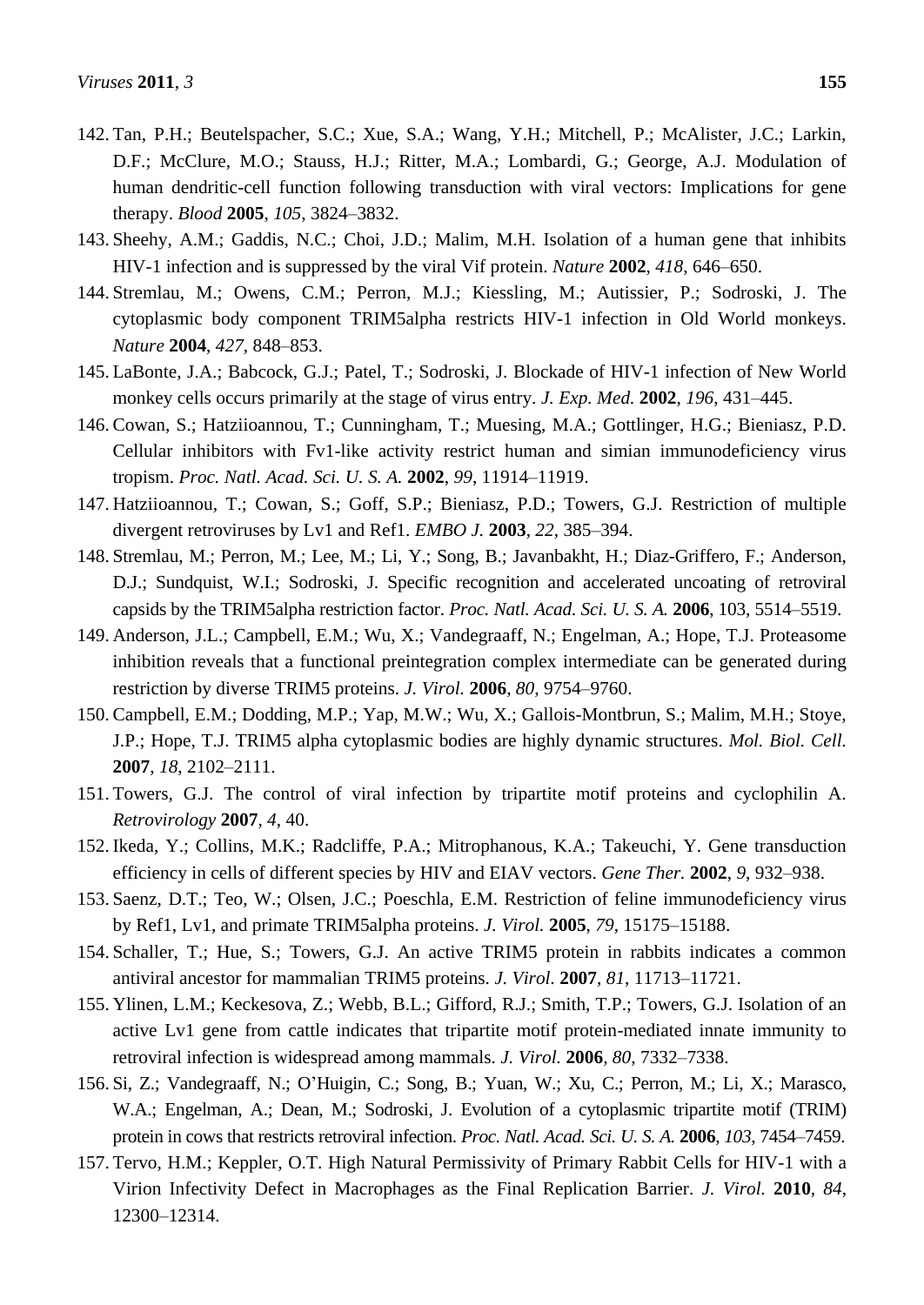- 159. Morris, K.V.; Looney, D.J. Characterization of human immunodeficiency virus (HIV)-2 vector mobilization by HIV-1. *Hum. Gene Ther.* **2005**, *16*, 1463–1472.
- 160. Griffin, S.D.; Allen, J.F.; Lever, A.M. The major human immunodeficiency virus type 2 (HIV-2) packaging signal is present on all HIV-2 RNA species: Cotranslational RNA encapsidation and limitation of Gag protein confer specificity. *J. Virol.* **2001**, *75*, 12058–12069.
- 161. D'Costa, J.; Brown, H.; Kundra, P.; Davis-Warren, A.; Arya, S. Human immunodeficiency virus type 2 lentiviral vectors: Packaging signal and splice donor in expression and encapsidation. *J. Gen. Virol.* **2001**, 82, 425–434.
- 162. Arya, S.K.; Zamani, M.; Kundra, P. Human immunodeficiency virus type 2 lentivirus vectors for gene transfer: Expression and potential for helper virus-free packaging. *Hum Gene Ther* **1998**, *9*, 1371–1380.
- 163. Poeschla, E.; Corbeau, P.; Wong-Staal, F. Development of HIV vectors for anti-HIV gene therapy. *Proc. Natl. Acad. Sci. U. S. A.* **1996**, *93*, 11395–11399.
- 164. Garzino-Demo, A.; Gallo, R.C.; Arya, S.K. Human immunodeficiency virus type 2 (HIV-2): Packaging signal and associated negative regulatory element. *Hum. Gene Ther.* **1995**, *6*, 177–184.
- 165. Kaye, J.F.; Lever, A.M. Nonreciprocal packaging of human immunodeficiency virus type 1 and type 2 RNA: A possible role for the p2 domain of Gag in RNA encapsidation. *J. Virol.* **1998**, *72*, 5877–5885.
- 166. Pandya, S.; Boris-Lawrie, K.; Leung, N.J.; Akkina, R.; Planelles, V. Development of an Rev-independent, minimal simian immunodeficiency virus-derived vector system. *Hum. Gene Ther.* **2001**, *12*, 847–857.
- 167. Schnell, T.; Foley, P.; Wirth, M.; Munch, J.; Uberla, K. Development of a self-inactivating, minimal lentivirus vector based on simian immunodeficiency virus. *Hum. Gene Ther.* **2000**, *11*, 439–447.
- 168. Mangeot, P.E.; Negre, D.; Dubois, B.; Winter, A.J.; Leissner, P.; Mehtali, M.; Kaiserlian, D.; Cosset, F.L.; Darlix, J.L. Development of minimal lentivirus vectors derived from simian immunodeficiency virus (SIVmac251) and their use for gene transfer into human dendritic cells. *J. Virol.* **2000**, *74*, 8307–8315.
- 169. Stitz, J.; Muhlebach, M. D.; Blomer, U.; Scherr, M.; Selbert, M.; Wehner, P.; Steidl, S.; Schmitt, I.; Konig, R.; Schweizer, M.; Cichutek, K. A novel lentivirus vector derived from apathogenic simian immunodeficiency virus. *Virology* **2001**, *291*, 191–197.
- 170. O'Rourke, J.P.; Olsen, J.C.; Bunnell, B.A. Optimization of equine infectious anemia derived vectors for hematopoietic cell lineage gene transfer. *Gene Ther.* **2005**, *12*, 22–29.
- 171. Olsen, J.C. Gene transfer vectors derived from equine infectious anemia virus. *Gene Ther.* **1998**, *5*, 1481–1487.
- 172. Mitrophanous, K.; Yoon, S.; Rohll, J.; Patil, D.; Wilkes, F.; Kim, V.; Kingsman, S.; Kingsman, A.; Mazarakis, N. Stable gene transfer to the nervous system using a non-primate lentiviral vector. *Gene Ther.* **1999**, *6*, 1808–1818.
- 173. Poeschla, E.M.; Wong-Staal, F.; Looney, D.J. Efficient transduction of nondividing human cells by feline immunodeficiency virus lentiviral vectors. *Nat. Med.* **1998**, *4*, 354–357.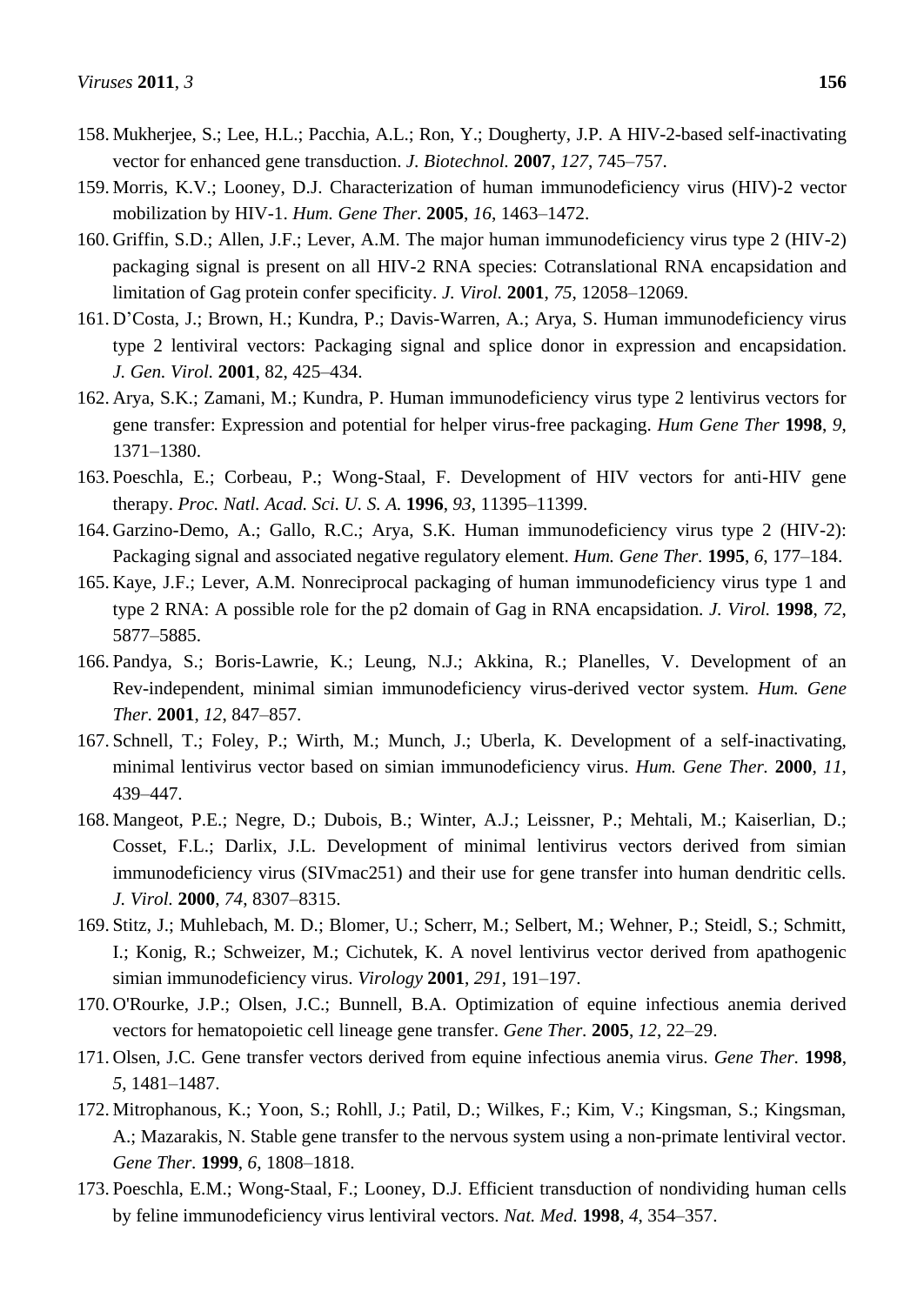- 174.Johnston, J.C.; Gasmi, M.; Lim, L.E.; Elder, J.H.; Yee, J.K.; Jolly, D.; Campbell, K.P.; Davidson, B.L.; Sauter, S.L. Minimum requirements for efficient transduction of dividing and nondividing cells by feline immunodeficiency virus vectors. *J. Virol.* **1999**, *73*, 4991–5000.
- 175. Khare, P.D.; Loewen, N.; Teo, W.; Barraza, R.A.; Saenz, D.T.; Johnson, D.H.; Poeschla, E.M. Durable, safe, multi-gene lentiviral vector expression in feline trabecular meshwork. *Mol. Ther.* **2008**, *16*, 97–106.
- 176. Berkowitz, R.D.; Ilves, H.; Plavec, I.; Veres, G. Gene transfer systems derived from Visna virus: Analysis of virus production and infectivity. *Virology* **2001**, *279*, 116–129.
- 177. Mselli-Lakhal, L.; Favier, C.; Da Silva Teixeira, M.F.; Chettab, K.; Legras, C.; Ronfort, C.; Verdier, G.; Mornex, J.F.; Chebloune, Y. Defective RNA packaging is responsible for low transduction efficiency of CAEV-based vectors. *Arch. Virol.* **1998**, *143*, 681–695.
- 178. Mselli-Lakhal, L.; Guiguen, F.; Greenland, T.; Mornex, J.F.; Chebloune, Y. Gene transfer system derived from the caprine arthritis-encephalitis lentivirus. *J. Virol. Methods* **2006**, 136, 177–184.
- 179. Metharom, P.; Takyar, S.; Xia, H. H.; Ellem, K.A.; Macmillan, J.; Shepherd, R.W.; Wilcox, G.E.; Wei, M.Q. Novel bovine lentiviral vectors based on Jembrana disease virus. *J. Gene Med.* **2000**, *2*, 176–85.
- 180. Berkowitz, R.; Ilves, H.; Lin, W. Y.; Eckert, K.; Coward, A.; Tamaki, S.; Veres, G.; Plavec, I. Construction and molecular analysis of gene transfer systems derived from bovine immunodeficiency virus. *J. Virol.* **2001**, *75*, 3371–82.
- 181. Matukonis, M.; Li, M.; Molina, R.P.; Paszkiet, B.; Kaleko, M.; Luo, T. Development of secondand third-generation bovine immunodeficiency virus-based gene transfer systems. *Hum. Gene Ther.* **2002**, *13*, 1293–1303.
- 182. Brandt, S.; Blissenbach, M.; Grewe, B.; Konietzny, R.; Grunwald, T.; Uberla, K. Rev proteins of human and simian immunodeficiency virus enhance RNA encapsidation. *PLoS Pathog.* **2007**, *3*, e54.
- 183. Bordignon, C.; Yu, S.F.; Smith, C.A.; Hantzopoulos, P.; Ungers, G.E.; Keever, C.A.; O'Reilly, R.J.; Gilboa, E. Retroviral vector-mediated high-efficiency expression of adenosine deaminase (ADA) in hematopoietic long-term cultures of ADA-deficient marrow cells. *Proc. Natl. Acad. Sci. U. S. A.* **1989**, *86*, 6748–6752.
- 184. Hacein-Bey-Abina, S.; Von Kalle, C.; Schmidt, M.; McCormack, M.P.; Wulffraat, N.; Leboulch, P.; Lim, A.; Osborne, C.S.; Pawliuk, R.; Morillon, E.; *et al.* LMO2-associated clonal T cell proliferation in two patients after gene therapy for SCID-X1. *Science* **2003**, *302*, 415–419.
- 185. Mitchell, R.S.; Beitzel, B.F.; Schroder, A.R.; Shinn, P.; Chen, H.; Berry, C.C.; Ecker, J.R.; Bushman, F.D. Retroviral DNA integration: ASLV, HIV, and MLV show distinct target site preferences. *PLoS Biol.* **2004**, *2*, E234.
- 186. Wang, G.P.; Ciuffi, A.; Leipzig, J.; Berry, C.C.; Bushman, F.D. HIV integration site selection: Analysis by massively parallel pyrosequencing reveals association with epigenetic modifications. *Genome Res.* **2007**, *17*, 1186–1194.
- 187. Ciuffi, A.; Llano, M.; Poeschla, E.; Hoffmann, C.; Leipzig, J.; Shinn, P.; Ecker, J.R.; Bushman, F. A role for LEDGF/p75 in targeting HIV DNA integration. *Nat. Med.* **2005**, *11*, 1287–1289.
- 188. Busschots, K.; Vercammen, J.; Emiliani, S.; Benarous, R.; Engelborghs, Y.; Christ, F.; Debyser, Z. The interaction of LEDGF/p75 with integrase is lentivirus-specific and promotes DNA binding. *J. Biol. Chem.* **2005**, *280*, 17841–17847.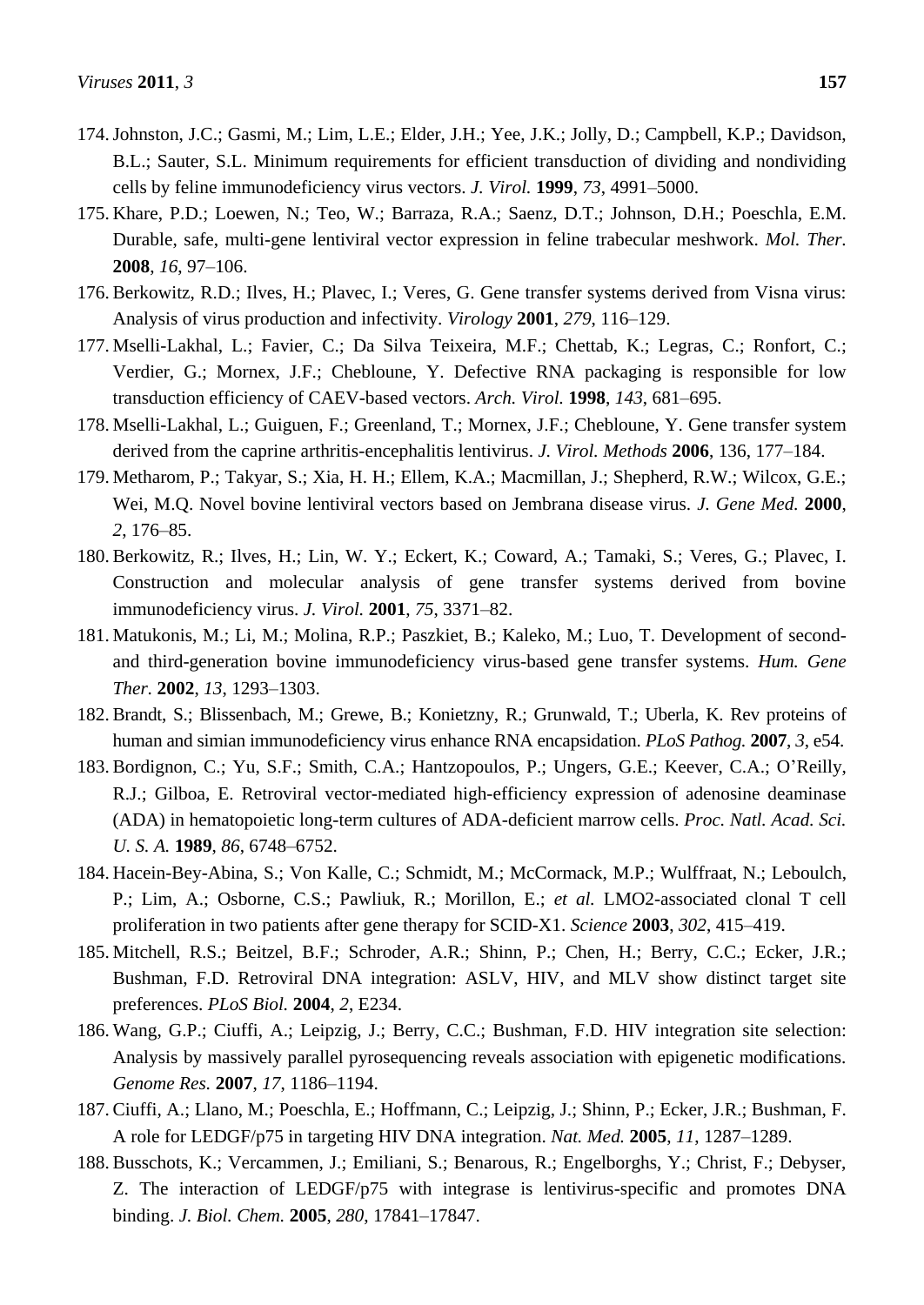- 189. Llano, M.; Saenz, D.T.; Meehan, A.; Wongthida, P.; Peretz, M.; Walker, W.H.; Teo, W.; Poeschla, E.M. An essential role for LEDGF/p75 in HIV integration. *Science* **2006**, *314*, 461–464.
- 190. Ferris, A.L.; Wu, X.; Hughes, C.M.; Stewart, C.; Smith, S.J.; Milne, T.A.; Wang, G.G.; Shun, M.C.; Allis, C.D.; Engelman, A.; Hughes, S.H. Lens epithelium-derived growth factor fusion proteins redirect HIV-1 DNA integration. *Proc. Natl. Acad. Sci. U. S. A.* **2010**, *107*, 3135–3140.
- 191. Ciuffi, A.; Diamond, T.L.; Hwang, Y.; Marshall, H.M.; Bushman, F.D. Modulating target site selection during human immunodeficiency virus DNA integration *in vitro* with an engineered tethering factor. *Hum. Gene Ther.* **2006**, *17*, 960–967.
- 192. Gijsbers, R.; Ronen, K.; Vets, S.; Malani, N.; De Rijck, J.; McNeely, M.; Bushman, F.D.; Debyser, Z. LEDGF hybrids efficiently retarget lentiviral integration into heterochromatin. *Mol. Ther.* **2010**, *18*, 552–560.
- 193. Huser, D.; Gogol-Doring, A.; Lutter, T.; Weger, S.; Winter, K.; Hammer, E. M.; Cathomen, T.; Reinert, K.; Heilbronn, R. Integration preferences of wildtype AAV-2 for consensus rep-binding sites at numerous loci in the human genome. *PLoS Pathog.* **2010**, *6*, e1000985.
- 194. Huser, D.; Weger, S.; Heilbronn, R. Packaging of human chromosome 19-specific adenoassociated virus (AAV) integration sites in AAV virions during AAV wild-type and recombinant AAV vector production. *J. Virol.* **2003**, *77*, 4881–4887.
- 195. Grizot, S.; Epinat, J.C.; Thomas, S.; Duclert, A.; Rolland, S.; Paques, F.; Duchateau, P. Generation of redesigned homing endonucleases comprising DNA-binding domains derived from two different scaffolds. *Nucleic Acids Res.* **2010**, *38*, 2006–2018.
- 196. Thierry, A.; Dujon, B. Nested chromosomal fragmentation in yeast using the meganuclease I-Sce I: A new method for physical mapping of eukaryotic genomes. *Nucleic Acids Res.* **1992**, *20*, 5625–5631.
- 197. Saenz, D.T.; Loewen, N.; Peretz, M.; Whitwam, T.; Barraza, R.; Howell, K.G.; Holmes, J.M.; Good, M.; Poeschla, E.M. Unintegrated lentivirus DNA persistence and accessibility to expression in nondividing cells: Analysis with class I integrase mutants. *J. Virol.* **2004**, *78*, 2906–2920.
- 198. Nakajima, N.; Lu, R.; Engelman, A. Human immunodeficiency virus type 1 replication in the absence of integrase-mediated dna recombination: Definition of permissive and nonpermissive T-cell lines. *J. Virol.* **2001**, *75*, 7944–7955.
- 199. Cara, A.; Guarnaccia, F.; Reitz, M.S.; Gallo, R.C.; Lori, F. Self-limiting, cell type-dependent replication of an integrase-defective human immunodeficiency virus type 1 in human primary macrophages but not T lymphocytes. *Virology* **1995**, *208*, 242–248.
- 200. Negri, D.R.; Bona, R.; Michelini, Z.; Leone, P.; Macchia, I.; Klotman, M.E.; Salvatore, M.; Cara, A. Transduction of human antigen-presenting cells with integrase-defective lentiviral vector enables functional expansion of primed antigen-specific CD8(+) T cells. *Hum. Gene Ther.* **2010**, *21*, 1029–1035.
- 201. Wiskerchen, M.; Muesing, M.A. Human immunodeficiency virus type 1 integrase: Effects of mutations on viral ability to integrate, direct viral gene expression from unintegrated viral DNA templates, and sustain viral propagation in primary cells. *J. Virol.* **1995**, *69*, 376–386.
- 202. Engelman, A.; Englund, G.; Orenstein, J.M.; Martin, M.A.; Craigie, R. Multiple effects of mutations in human immunodeficiency virus type 1 integrase on viral replication. *J. Virol.* **1995**, *69*, 2729–2736.